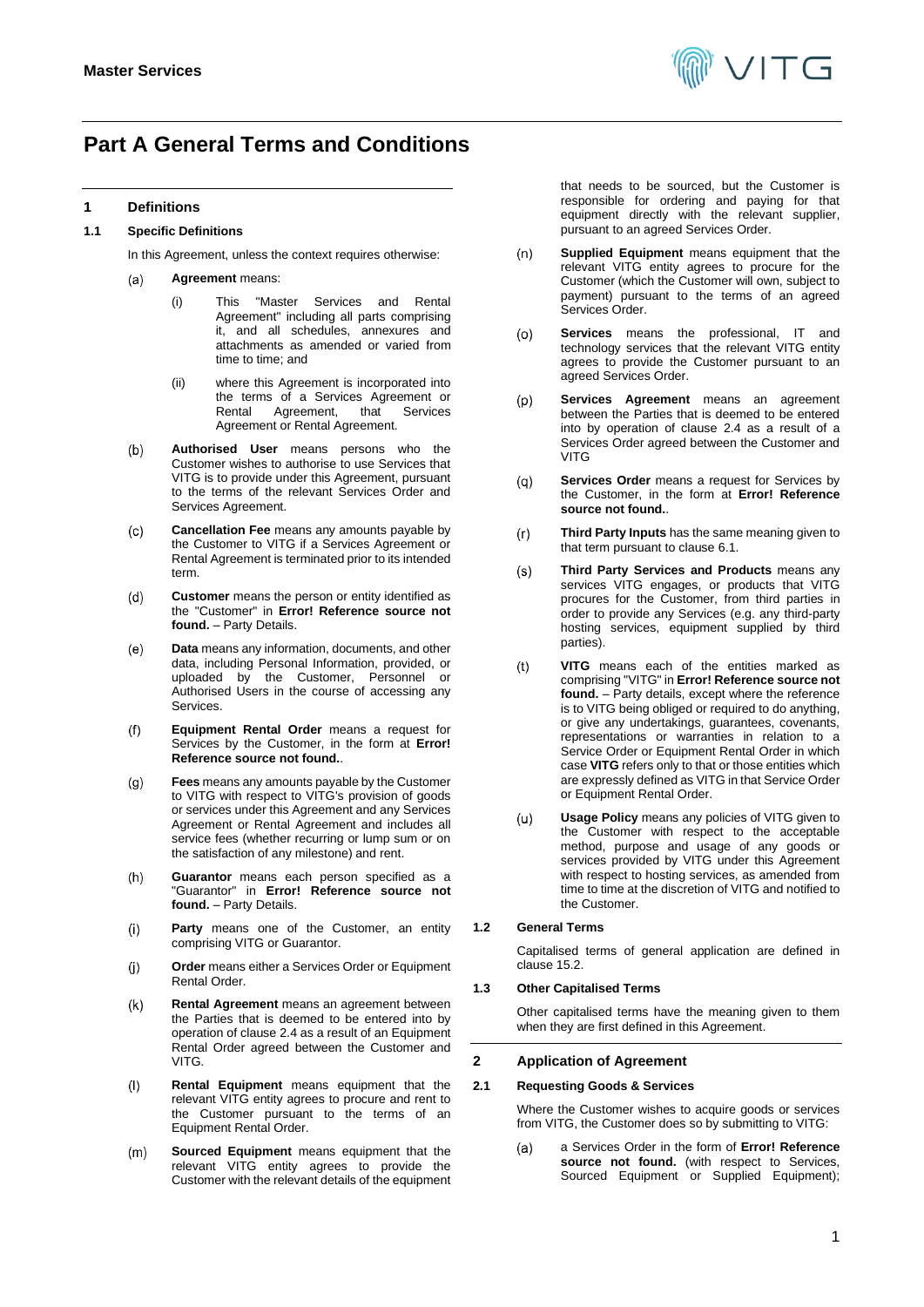and/or

an Equipment Rental Order in the form of **Error!**   $(b)$ **Reference source not found.** (with respect to Rental Equipment).

## **2.2 Parties to Negotiate**

The Parties agree to negotiate in good faith with the view of agreeing to the form and content of an Order.

#### **2.3 Agreement to Order**

An Order is agreed between the Customer and VITG when it is:

- $(a)$ signed by both of those Parties.
- $(b)$ the Customer and VITG indicate their agreement to the Order in writing by some other form (e.g. by agreement over email); or
- $(c)$ the Customer makes any payment for goods or services which are the subject of the Order.

#### <span id="page-1-0"></span>**2.4 Separate Agreement**

Where an Order is agreed between the Customer and VITG, the Parties are taken to have entered into a separate and independent agreement incorporating the terms of that Order and this Agreement. Such agreement is independent of:

- $(a)$ this Agreement as a standalone agreement; and
- each other agreement created as a result of other  $(b)$ Orders agreed between the Customer and VITG; and

is either a Services Agreement (if as a result of a Services Order) or a Rental Agreement (if as a result of an Equipment Rental Order).

#### <span id="page-1-2"></span>**2.5 Precedence**

To the extent of any conflict between the terms of this Agreement and any Order, then the priority of those documents will be:

- firstly, the Order; then  $(a)$
- the terms of this Agreement.  $(b)$

#### **2.6 Variations of Orders**

- $(a)$ The Customer may request a variation or change to the scope of any agreed Order (and consequently the relevant Services Agreement or Rental Agreement) by giving VITG a written notice of the proposed variation.
- $(b)$ Any requested variation to the scope of an existing Order has no effect unless or until:
	- (i) VITG confirms the variation Fees that would apply to that Order.
	- (ii) both VITG and the Customer agree in writing to the variation (including the variation to Fees that apply).
- $(c)$ Where a requested variation to an Order is agreed, the variation will supersede the original Order and the relevant Services Agreement or Rental Agreement will be deemed varied accordingly.

## <span id="page-1-1"></span>**3 Customer Cooperation**

## **3.1 General Obligations of Customer**

The Customer must, and must ensure its Personnel:

- comply with the terms of this Agreement. (a)
- $(b)$ comply with all applicable Laws.
- $(c)$ comply with VITG's reasonable requests or



requirements (including provision of information or documentation) relevant to VITG's performance of its obligations under this Agreement or the Customer's receipt of goods or services under this Agreement.

- provide VITG and its Personnel with reasonable  $(d)$ access to the Customer's premises, all facilities and Computing Environment that may be necessary for VITG to perform its obligations under this Agreement.
- provide and maintain a safe working environment  $(e)$ for VITG's Personnel when accessing the Customer's premises or facilities.
- $(f)$ ensure the Customer complies with and discharges all health and safety obligations imposed on the Customer, including in respect of VITG's Personnel, imposed by Law in relation to workplace health and safety.
- $(g)$ promptly notify VITG if the Customer has any reasonable concerns relating to VITG's delivery of goods or services under this Agreement (with the intention that the Parties will use reasonable efforts to resolve those concerns).
- not make any changes or amendments to the<br>Customer's Computing Environment (and  $(h)$ Computing Environment immediately notify VITG if it intends to make any such changes) which may affect VITG's performance of its obligations under this Agreement.
- $(i)$ trains its Personnel and other authorised persons on the appropriate use of goods or services delivered by VITG under this Agreement; and
- $(i)$ otherwise cooperate with, and provide all assistance to VITG, which are reasonably requested by VITG in the performance of its obligations under this Agreement.

## **3.2 Usage Policies**

The Customer must and must ensure each of its Personnel or authorised persons, comply with VITG's Usage Policy in the use of goods or services provided by VITG under this Agreement.

#### **3.3 Additional Costs**

To the extent that the Customer fails to comply with its obligations under this clause [3](#page-1-1) and VITG incurs any Additional Costs (including as a result of any suspension of Services), the Customer must pay to VITG those Additional Costs on demand by VITG as a debt due and payable.

#### <span id="page-1-3"></span>**4 Fees**

#### **4.1 Payment of Fees**

The Customer must pay to VITG all Fees and any amounts payable to VITG under this Agreement:

- in the amount and at the times specified in the  $(a)$ relevant agreed Order setting out those Fees; or
- $(b)$ if the timing of the payments are not included in an agreed Order, on demand by VITG.

## **4.2 Invoices**

Where an amount of Fees are to be paid by the Customer to VITG once those Fees are invoiced, the Customer must pay those Fees within 14 days of VITG issuing that invoice.

#### **4.3 Fees Non-Refundable**

To the fullest extent permitted by Law, all Fees paid by the Customer are non-refundable.

#### **4.4 No Deduction or Withholding**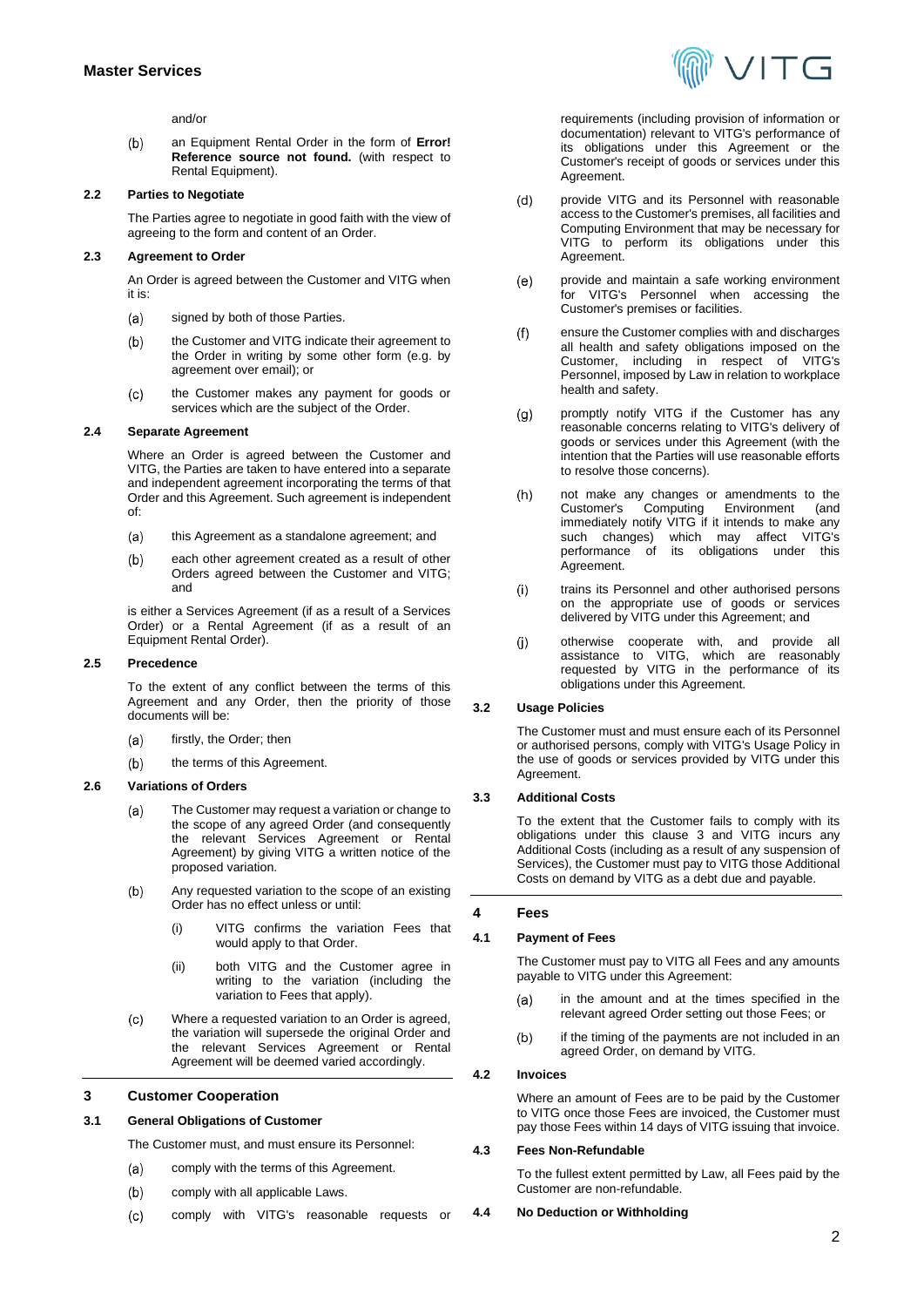All amounts payable by the Customer to VITG must be paid without withholding, deduction or set-off whatsoever unless expressly permitted by this Agreement.

## **4.5 Disputing Invoices**

If the Customer wishes to dispute amounts claimed by VITG under an invoice:

- <span id="page-2-0"></span>the Customer must provide VITG with a written  $(a)$ notice within 5 Business Days of the date of the invoice stating the amount that the Customer disputes (including the reason for the dispute).
- the Customer must pay any undisputed amounts in  $(b)$ the invoice pursuant to the terms of this Agreement or the relevant agreed Order.
- the Customer may delay paying the disputed  $(c)$ amount until the dispute is resolved between the Customer and VITG; and
- the Customer and VITG must use reasonable  $(d)$ efforts to negotiate in good faith to resolve the dispute as soon as possible.

#### **4.6 Customer Not Permitted to Dispute Invoices**

The Customer is deemed to have irrevocably accepted an invoice and waived any disputes or claims the Customer may have with respect to that invoice if:

- the Customer fails to give VITG a notice that it  $(a)$ wishes to dispute any part of the invoice within the time referred to in clause [4.5\(a\);](#page-2-0) or
- $(b)$ the Customer pays the invoice in full without raising a dispute under claus[e 4.5\(a\).](#page-2-0)

#### **4.7 Annual review of Fees**

VITG may (acting reasonably) review and increase any recurring Fees in relation to Services once per year, and those amended Fees apply after VITG gives the Customer a written notice of those increased Fees.

## **4.8 Interest for Late Payment**

Where the Customer fails to pay any amounts, they are required to pay VITG by the relevant due date, VITG may claim from the Customer interest at a rate equal to the Reserve Bank of Australia's cash rate plus 10% per annum calculated daily and compounding monthly on any amounts that remain unpaid.

#### **4.9 Additional Remedies of VITG**

In addition to any other remedies available to VITG, where the Customer fails to pay any Fees or other amounts payable by the Customer to VITG, VITG is entitled to do any one or more of the following:

- $(a)$ take any debt recovery or enforcement action that VITG sees fit (including recovering the costs of those actions on a full indemnity basis).
- apply to wind-up, liquidate, make bankrupt, appoint  $(b)$ an administrator, liquidator, controller, receiver, receiver and manager, trustee in bankruptcy to the Customer or do anything analogous to these things, and the Customer agrees not to defend or resist any such application; and/or
- report the default to any independent credit  $(c)$ reporting agencies.

#### <span id="page-2-1"></span>**5 Warranties**

#### **5.1 VITG Warranties**

VITG represents and warrants in favour of the Customer that:

VITG is validly constituted and incorporated in its  $(a)$ jurisdiction of incorporation.

- $(b)$ VITG will comply with its obligations under this Agreement (including the provision of any Services) in accordance with all applicable Laws.
- VITG will use reasonable efforts to ensure all  $(c)$ VITG's obligations under this Agreement will be carried out:
	- (i) By suitably competent and trained Personnel.
	- (ii) In an efficient and professional manner; and
	- (iii) With the standard of diligence and care normally employed by duly qualified persons performing obligations similar to VITG's obligations under this Agreement.

#### **5.2 Customer Representations and Warranties**

The Customer represents and warrants in favour of VITG that:

- it is validly constituted and incorporated in its  $(a)$ jurisdiction of incorporation (if applicable).
- at all times throughout the term of this Agreement,  $(b)$ any Services Agreement, or any Rental Agreement it has not experienced an Insolvency Event.
- all data, information and documentation provided  $(c)$ by or on behalf of the Customer to VITG in connection with this Agreement or any Services Agreement or Rental Agreement is true, correct, up-to-date, and complete (and the Customer acknowledges that VITG will rely on such data, information, and documentation in order to perform its obligations).
- the Customer has obtained any consents, licences,  $(d)$ authorities, and permissions from any other parties necessary to receive the benefit of any goods or services to be provided by VITG under this Agreement and will provide those consents, licences, authorities, and permissions to VITG if and when requested by VITG.
- $(e)$ the Customer holds a valid ABN as notified to VITG and is registered for GST purposes (where applicable).
- $(f)$ the Customer has been given the opportunity to:
	- (i) negotiate the terms of this Agreement; and
	- (ii) seek and obtain independent legal advice in relation to this Agreement and enters into it either in reliance on that advice or having chosen not to obtain such independent legal advice.
- $(g)$ the Customer has read and understands the terms of this Agreement and does not need any further explanation of its terms from any person.
- $(h)$ to the extent that the Customer is the trustee of a trust, at all times:
	- (i) the Customer is the sole trustee of the trust and no action has been taken to remove the Customer as trustee or to appoint additional or new trustees.
	- (ii) it has power under the trust deed to enter into and perform its obligations under this Agreement.
	- (iii) it enters into this Agreement in its own capacity and as trustee of the relevant trust.
	- (iv) it has a right to be fully indemnified out of the trust property and such right has not been restricted, limited, or prejudiced in any way.

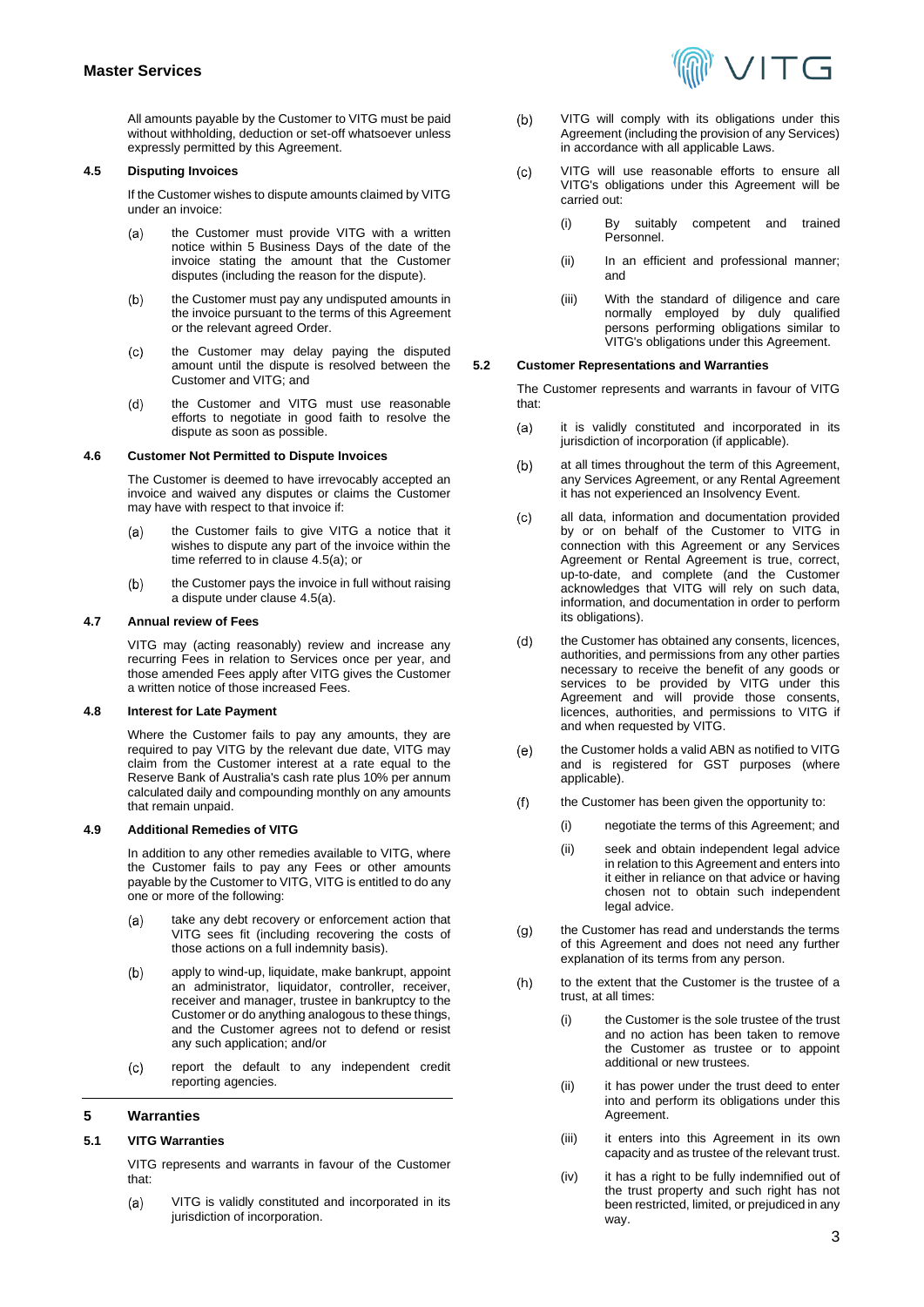VITG

- (v) the trust property is sufficient to satisfy any right of indemnity of the Customer against that property; and
- (vi) the Customer is not in breach or default of any terms of the trust deed, and it has complied with all their obligations in respect of the trust.

## <span id="page-3-2"></span>**6 Liability**

#### <span id="page-3-0"></span>**6.1 Third Party Inputs**

The Customer acknowledges and agrees that:

- the performance of VITG's obligations under this  $(a)$ Agreement may be contingent upon or affected by the acts or omissions of third parties, end users or suppliers (**Third Party Inputs**); and
- despite anything to the contrary and to the  $(b)$ maximum extent permitted by Law, VITG will not be responsible, and will have no Liability, for any default or breach of this Agreement or the Law to the extent such default or breach was caused by or contributed to by any Third-Party Inputs (including any delay, omission, defect, or default in those Third-Party Inputs).

## **6.2 Third Party Services and Products**

The Customer acknowledges and agrees that:

- VITG may, from time to time, use or procure Third  $(a)$ Party Services and Products in performing its obligations under this Agreement.
- to the fullest extent permitted by law, VITG does not  $(b)$ give any representations or warranties in relation to those Third-Party Services and Products.
- $(c)$ to the fullest extent permitted by law, VITG is not responsible for any Liability, and the Customer releases and discharges VITG from any Liability, arising out of any unavailability or defects in Third Party Products and Services (including any termination or suspension of Services as a result of Third-Party Products or Services not being available); and
- VITG will use all reasonable endeavours to assign  $(d)$ the benefits of any warranties VITG receives in relation to Third Party Products and services to the Customer such that the Customer is able to claim against the relevant third party for any loss or damage the Customer suffers as a result of unavailability or defects in Third Party Products and **Services**

## **6.3 Use at Customer's Risk**

The Customer acknowledges and agrees that:

- the Customer is responsible for the acts and  $(a)$ omissions of all Authorised Users accessing the Services or any goods provided by VITG.
- $(b)$ the Customer's and their Personnel's or Authorised Users' use of goods or Services to be provided by VITG (including any associated programs or files) are at the risk of the Customer.
- $(c)$ the transmission of Services or Data may be transfers unencrypted and involve:
	- (i) transmission over various networks; and
	- (ii) amendments from time to time to conform and adapt to the technical requirements of connecting networks or devices.
- $(d)$ VITG does not guarantee or warrant that any file or program that is available for use or download via goods or Services to be provided by VITG are free

from viruses, malicious software or other conditions that may damage, corrupt, or interfere with Data, hardware, or software whatsoever; and

VITG is not responsible for the integrity or existence  $(e)$ of any Data on any Computing Environment, network or device not controlled by VITG (such as the Customer's Computing Environment).

#### **6.4 General Limitation of Liability**

To the fullest extent permitted by Law, the Customer agrees that:

- $(a)$ VITG does not give, and expressly disclaims, all representations or warranties which are not specifically included in this Agreement.
- VITG's Liability:  $(b)$ 
	- (i) with respect to a particular Services Agreement or Rental Agreement, is limited in the aggregate to the Fees actually received by VITG in relation to that Services Agreement or Rental Agreement in the 12-month period prior to the date the relevant Liability arises; or
	- (ii) with respect to this Agreement as a standalone agreement (i.e. not in relation to a particular Services Agreement or Rental Agreement) is limited to the amount of Fees actually received by VITG in the 12-month period prior to the date the relevant Liability arises.

regardless of whether the Liability is claimed under contract, equity, tort, or any other cause of action whatsoever.

- VITG will not have any Liability for any  $(c)$ Consequential Loss whatsoever.
- $(d)$ VITG will have no Liability, and the Customer waives and releases VITG from all Liability arising from or in connection with any:
	- (i) Loss of or damage to any property.
	- (ii) Injury or death of any person.
	- (iii) errors or difficulties in producing, altering, erasing, using, receiving, sending, accessing, or utilising any Data.
	- (iv) failure or delay in providing any goods or Services.
	- (v) breach of this Agreement or any Laws were caused by or contributed to by any:
		- (A) event or circumstance outside of VITG's reasonable control.
		- (B) any breach of this Agreement (including any representations or warranties) by the Customer.
		- (C) fault, defect, error or omission in Customer's Environment, Data, or information or documentation provided by the Customer; and
		- (D) act or omission by the Customer, its Personnel, its Authorised Users or any third party; and/or
	- (vi) any error, omission or lack of suitability that causes any reduction in the anticipated result, outcome or benefit of goods and services to be provided by VITG.
- <span id="page-3-1"></span>**6.5 Customer Indemnity**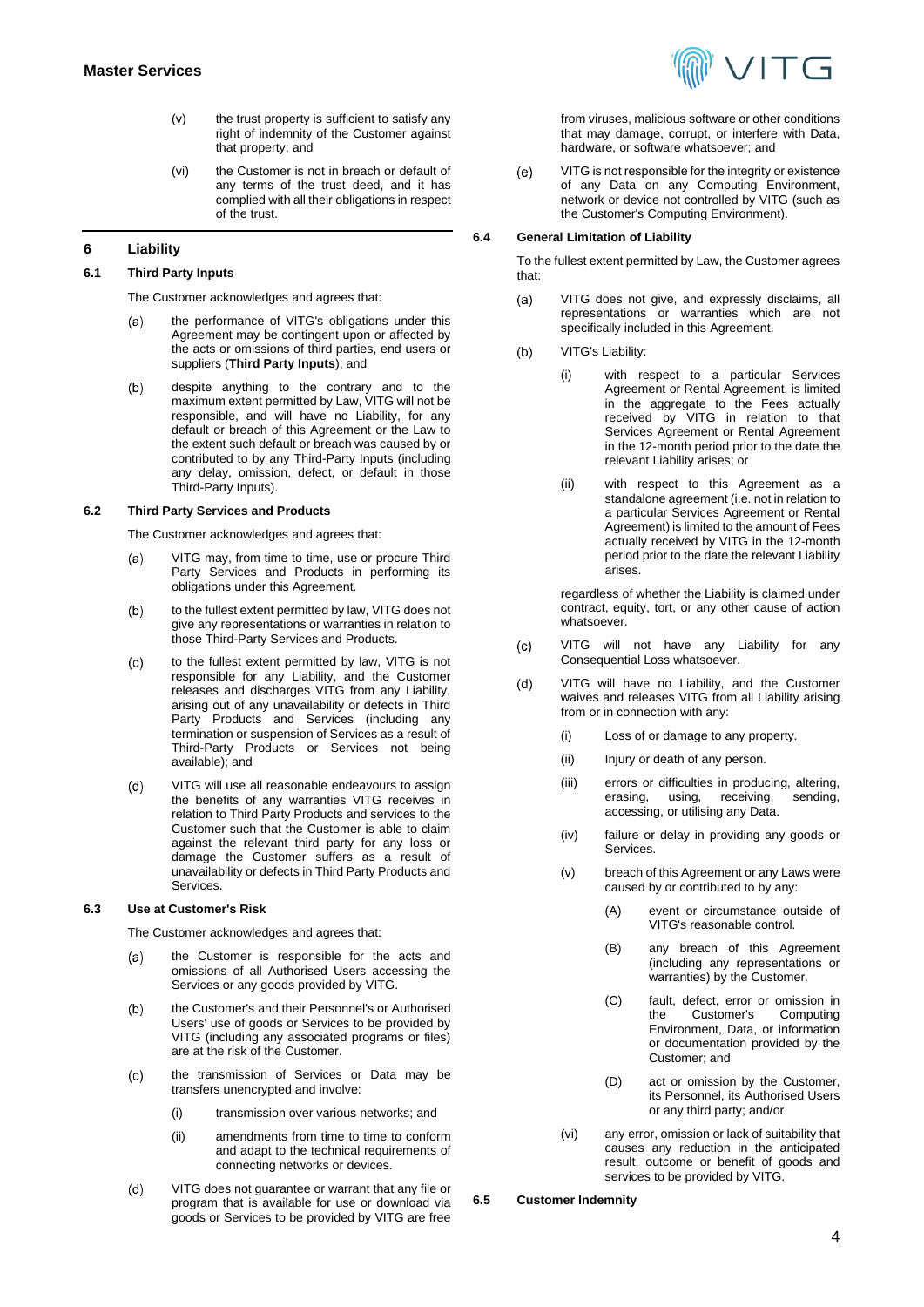The Customer hereby indemnifies and keeps indemnified VITG from and against all Liabilities incurred by VITG (including Additional Costs or enforcement costs on a full indemnity basis) arising out of or in connection with the Customer:

- breaching any provisions of this Agreement.  $(a)$
- repudiating this Agreement; and/or  $(b)$
- VITG acting on instructions purporting to originate  $(c)$ from the Customer.

and the Customer must pay to VITG all amounts that VITG claims under this clause [6.5](#page-3-1) immediately when VITG demands payment as a debt due and payable.

## **6.6 VITG's Rights**

Nothing in this Agreement is intended to limit the causes of action that VITG may claim against the Customer in the event of any breach of this Agreement by the Customer.

#### **6.7 No Exclusion of Applicable Law**

Nothing in this clause [6](#page-3-2) may be taken as VITG attempting to exclude Liability or disclaiming any warranties to the extent the Law (including the Australian Consumer Law) prohibits such exclusion or disclaimer.

#### **7 Suspension of Services**

## <span id="page-4-0"></span>**7.1 VITG Right to Suspend**

VITG may, by written notice to the Customer, suspend its performance of Services or other obligations under this Agreement (including under any Services Agreement or Rental Agreement) if:

- the Customer fails to pay Fees (under any Services (a) Agreement or Rental Agreement) and those Fees remain outstanding for more than 10 Business Days.
- VITG discovers or reasonably believes that the  $(b)$ Customer or any of their Personnel or Authorised Users have breached VITG's Usage Policy and the Customer has failed to remedy that breach within one (1) Business Day after VITG request the Customer to remedy.
- the part of the Services or obligations cannot be  $(c)$ performed by VITG as a result of any Third-Party Input or Third-Party Services and Products unavailability, change in functionality, defect, or default in those things).
- $(d)$ the Customer is otherwise in breach of its obligations under this Agreement and that breach:
	- (i) in the reasonable opinion of VITG cannot be remedied; or
	- (ii) can be remedied but the Customer fails to remedy the breach within 10 Business Days of VITG requesting the Customer to remedy such breach: or
	- (iii) in VITG's reasonable opinion is of such seriousness or materiality that VITG reasonably believes that immediate suspension is warranted.

## **7.2 Customer to Continue Payment**

The Customer must continue to pay all Fees to VITG notwithstanding any suspension of Services or other obligations of VITG under claus[e 7.1.](#page-4-0)

#### **7.3 Recommencement**

Where VITG suspends its performance of any Services or other obligations under this Agreement (including under any Services Agreement or Rental Agreement) for a particular reason, where that reason ceases to exist or has been remedied, VITG will use all reasonable endeavours to recommence performing the suspended Services or obligations as soon as possible.

#### **8 Termination**

#### **8.1 Customer Termination**

The Customer may terminate any Services Agreement or Rental Agreement for convenience by:

- giving to VITG a written notice specifying that the  $(a)$ Customer wishes to terminate the Services Agreement or Rental Agreement at least 30 days prior to the intended date of termination; and
- $(b)$ paying to VITG in cleared funds the Cancellation Fee applicable to that Services Agreement or Rental Agreement.

#### **8.2 Mutual Termination**

The Customer and VITG may, at any time, agree to terminate this Agreement or any particular Services Agreement or Rental Agreement by doing so in writing.

#### **8.3 Termination of Agreement (as standalone agreement)**

Where there are no Services Agreement(s) or Rental Agreement(s) in effect, either VITG or the Customer may terminate this Agreement for convenience by giving the other 30 days' prior written notice.

#### <span id="page-4-1"></span>**8.4 Termination of Particular Services**

VITG may, by written notice to the Customer, terminate its provision of any particular Services or obligations under this Agreement if, due to any Third-Party Inputs or Third-Party Services and Products (including any defects or unavailability of those things) it is not reasonably possible or commercial for VITG to continue performing those Services or obligations.

#### **8.5 VITG Termination**

VITG may terminate this Agreement, or any Services Agreement or Rental Agreement if:

- the Customer fails to pay any Fees or any other  $(a)$ amounts payable to VITG (with respect to any Services Agreement or Rental Agreement) and such amount remains outstanding for 30 days.
- $(b)$ the Customer has breached a material term of this Agreement (including any representations or warranties) and:
	- (i) has failed to remedy that breach within 20 Business Days of VITG requesting the Customer to remedy that breach: or
	- (ii) the breach is not capable of remedy (in the reasonable opinion of VITG).
- $(c)$ the Customer experiences a Termination Event; or
- $(d)$ subject to any Laws, the Customer experiences an Insolvency Event or ceases operation without a successor.

#### <span id="page-4-2"></span>**8.6 Customer Termination**

The Customer may terminate a particular Services Agreement or Rental Agreement if:

- VITG has breached a material term of that Services  $(a)$ Agreement or Rental Agreement (including any representations or warranties) and:
	- (i) VITG fails to remedy that breach within 20 Business Days of the Customer requesting VITG to remedy that breach: or

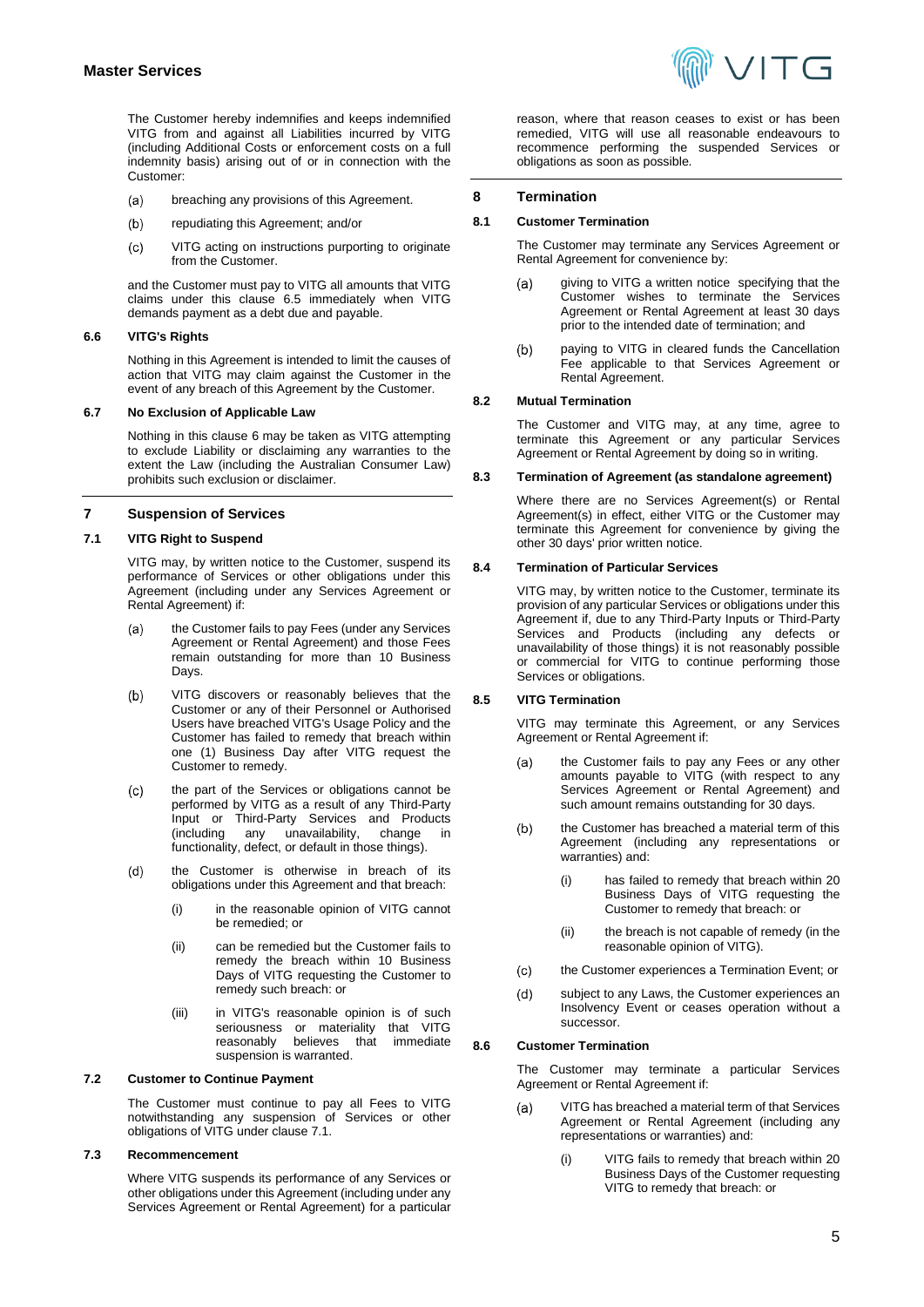- (ii) the breach is not capable of remedy (in the reasonable opinion of the Customer).
- $(b)$ subject to any Laws, VITG experiences an Insolvency Event or ceases operation without a successor.

#### <span id="page-5-1"></span>**8.7 Agreements Independent**

- Termination of a particular Services Agreement or  $(a)$ Rental Agreement does not affect the operation of each other Services Agreement or Rental Agreement (unless that or those other Services Agreement(s) or Rental Agreement(s) are also terminated).
- If this Agreement is terminated generally (rather  $(b)$ than the termination of a particular Services Agreement or Rental Agreement), then all Services Agreements or Rental Agreements are also terminated.

#### <span id="page-5-2"></span>**8.8 Effect of Termination**

When this Agreement, Services Agreement or Rental Agreement is terminated:

- the Customer must pay for all Fees under or in  $(a)$ relation to that agreement (including any which have not been invoiced as at the date of termination) in accordance with the terms of the relevant agreement.
- $(b)$ the Customer must immediately cease to use any Services provided by VITG under the relevant agreement, and VITG will cease to provide those Services.
- $(c)$ the Customer must immediately return any property that is required to be returned to VITG on termination of that agreement.
- VITG and the Customer must promptly return any  $(d)$ equipment of the other in their possession.
- the Customer must promptly return (where  $(e)$ possible) or delete and destroy (where it is not possible to return) all of VITG's Confidential Information and Intellectual Property or materials containing such Confidential Information and Intellectual Property that the Customer holds with respect to that agreement that is not being used for the purposes of another Services Agreement.
- VITG will promptly return (where possible) or delete  $(f)$ and destroy (where it is not possible to return) all of the Customer's Confidential Information or materials containing such Confidential Information and Intellectual Property that VITG holds with respect to that agreement that is not being used for the purposes of another Services Agreement or Rental Agreement.
- $(g)$ VITG and the Customer must promptly comply with any of their obligations on termination of that particular agreement (e.g. under the terms of the Services Agreement or Rental Agreement); and
- Termination does not affect the rights or obligations  $(h)$ of the Parties that have accrued prior to that termination.

## <span id="page-5-3"></span><span id="page-5-0"></span>**8.9 Survival of Terms**

- Provisions of this Agreement which are expressed  $(a)$ or by their nature intended to survive termination, expiry or completion of this Agreement or any Services Agreement or Rental Agreement continues with full force and effect.
- Without limiting the generality of claus[e 8.9\(a\),](#page-5-0) the  $(b)$ following provisions survive termination, expiry or completion of this Agreement, or any Services Agreement or Rental Agreement:



- (i) in [0](#page-0-0) General Terms and Conditions, clauses [2.4,](#page-1-0) [2.5,](#page-1-2) [3,](#page-1-1) [4,](#page-1-3) [5,](#page-2-1) [6,](#page-3-2) [8.7,](#page-5-1) [8.8,](#page-5-2) [8.9,](#page-5-3) [9.1\(a\),](#page-5-4) [9.1\(c\),](#page-5-5) [9.2\(b\),](#page-6-0) [9.2\(c\),](#page-6-1) [9.3,](#page-6-2) [10,](#page-6-3) [11,](#page-6-4) [12,](#page-7-0) [13](#page-8-0) an[d 14;](#page-9-0)
- (ii) in [0](#page-13-0) Services Terms and Conditions, clauses [2.2,](#page-13-1) [2.3,](#page-13-2) [4,](#page-14-0) [5.2,](#page-14-1) [5.3,](#page-14-2) [5.4,](#page-14-3) [5.5,](#page-14-4) [7.2,](#page-15-0) [10.3,](#page-15-1) [10.4,](#page-16-0) [10.5,](#page-16-1) [11.2,](#page-16-2) [12.1\(c\),](#page-16-3) [12.2,](#page-16-4) [12.3,](#page-16-5) [13.1,](#page-17-0) [13.2,](#page-17-1) [14](#page-17-2) an[d 15;](#page-17-3)
- (iii) in **Error! Reference source not found.** Rental Terms and Conditions, clauses **Error! Reference source not found.**, **Error! Reference source not found.**, **Error! Reference source not found.**, **Error! Reference source not found.**, **Error! Reference source not Error! Reference source not found.**, **Error! Reference source not Error! Reference source not found.**, **Error! Reference source not found.**, **Error! Reference source not found.**, **Error! Reference source not found.**, **Error! Reference source not found.** and **Error! Reference source not found.**;
- (iv) all of **Error! Reference source not found.** – Guarantee, if it applies; and
- (v) any other provisions of this Agreement that are necessary to give effect to those<br>provisions listed above (e.g. anv  $above$  (e.g. definitions).

#### **9 Intellectual Property and Data**

#### <span id="page-5-4"></span>**9.1 VITG Ownership of IP**

- $(a)$ All Intellectual Property developed, modified, enhanced, or created by VITG in performing its obligations under this Agreement (including the provision of Services, or any Intellectual Property that is created or developed before or independent of this Agreement) is and will be owned exclusively by VITG or the relevant third-party service provider (**VITG IP**).
- VITG grants to the Customer a limited licence to  $(b)$ use VITG IP to the extent it is necessary for the Customer to use any Services to be provided by VITG to the Customer under this Agreement.
- <span id="page-5-5"></span>The Customer must not:  $(c)$ 
	- (i) copy or use, in whole or in part, any of VITG IP except to the extent necessary to use Services being provided by VITG under this Agreement.
	- (ii) reproduce, transmit, distribute, disseminate, sell, publish, broadcast, or circulate any of VITG IP or materials containing such Intellectual Property.
	- (iii) attempt to modify, alter, enhance, or otherwise vary or create any derivative of VITG IP.
	- (iv) attempt to reverse engineer, compile, or assemble any part of the VITG IP.
	- (v) cause any of the VITG IP to be framed, imbedded, mirrored, or combined with any other Intellectual Property of any other person, or any on any other resources (including in any website, server, or network).
	- (vi) sell, assign, transfer, distribute, make available or otherwise deal with VITG IP or the Customer's limited rights in VITG IP in any way whatsoever.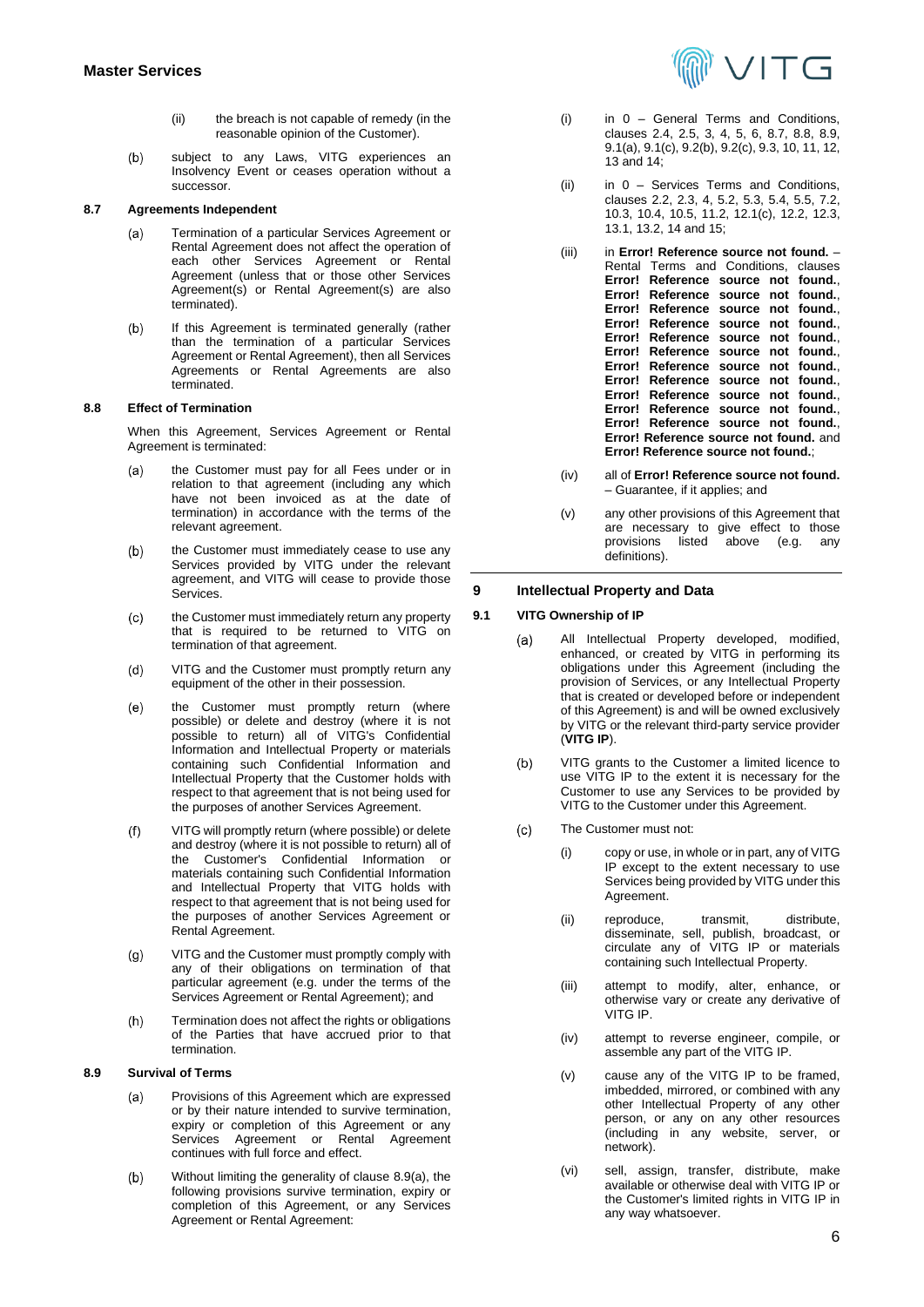- (vii) claim, assert or do any of those things any ownership or any other rights or interests in the VITG which is inconsistent with VITG's ownership of the VITG IP (including attempting to register such VITG in the Customer's or any other person's name); or
- (viii) attempt to alter, remove, or otherwise tamper with any marks or notices or identifying marks used on or in relation to any VITG IP.

## **9.2 Analytical Information**

- VITG may monitor, analyse, compile statistical or  $(a)$ other performance information based on the Customer or their Personnel's usage of Services or other goods and services provided by VITG provided that such information is recorded and stored in an aggregated and anonymised format, only (**Analytics**).
- <span id="page-6-0"></span> $(b)$ VITG (or third-party suppliers) owns all right, title and interest in the Analytics, including any materials or technology to record or store those Analytics (including any Intellectual Property in those things).
- <span id="page-6-1"></span>The Customer irrevocably agrees that VITG may  $(c)$ make Analytics publicly available, provided that:
	- (i) the Analytics do not contain any<br>Confidential Information (including Confidential Personal Information); and
	- (ii) the sample size of the Analytics is large enough such that the underlying Data cannot reasonably be identified.

#### <span id="page-6-2"></span>**9.3 Customer Data and IP**

- As between the Customer and VITG, all Data (a) remains the property of the Customer.
- The Customer grants to VITG a limited licence to  $(b)$ copy, transmit, store, access, back-up or otherwise deal with Data solely for:
	- (i) the purposes of, and during the term of, VITG delivering goods and Services under this Agreement.
	- (ii) VITG diagnosing any defects or errors in goods or Services being delivered by VITG.
	- (iii) enhance, de-bug, or otherwise improve any Services that VITG is required to provide under this Agreement.
	- (iv) developing additional services that VITG may make available (to the Customer or other persons), provided that such Data is de-identified; and/or
	- (v) VITG otherwise performing its obligations under this Agreement.
- To the extent that VITG needs to use any  $(c)$ Intellectual Property owned or licensed by the Customer (**Customer IP**) in providing Services or otherwise performing its obligations under this Agreement the Customer grants to VITG a limited license to use that Customer IP for the purposes of delivering those Services or performing those obligations.
- $(d)$ To the fullest extent permitted by law, VITG does not assume any responsibility or Liability with respect to Data (including any loss, destruction, or unauthorised access). The Customer is solely responsible for any Data and the consequences of using, disclosing, storing, or transmitting it.
- The Customer represents and warrants in favour of  $(e)$ VITG that at all material times:



- (i) the Customer has all necessary consents, rights, permissions, and authorities to provide, transmit or otherwise deal with Data that the Customer provides to VITG from time to time.
- (ii) the Customer has all necessary right, title, consents, and authorities to grant VITG the rights under this Agreement with respect to Customer IP and Data.
- (iii) the Customer's use, transmission, storage and dealing with data for the purposes of this Agreement is compliant with all applicable Laws.
- (iv) the transfer of Data to VITG, and the grant of any rights in the Data or Customer IP to VITG under or in relation to this Agreement do not violate any applicable Laws or rights of third parties (including any Intellectual Property rights, rights of privacy, etc); and
- (v) the use, collection, disclosure, and transmission of Data for the purposes of this Agreement is compliant with the terms of any applicable privacy policies and Laws.

## <span id="page-6-3"></span>**10 Confidential Information**

#### **10.1 General Confidentiality Obligations**

A Party (as the **Receiving Party)** must keep confidential, and not disclose, any Confidential Information of another Party (as the **Disclosing Party**) except:

- if the disclosure is consented to in writing by the  $(a)$ Disclosing Party.
- this Agreement permits the disclosure.  $(b)$
- the disclosure is required by Law.  $(c)$
- $(d)$ to the Receiving Party's professional or legal advisors, auditors or insurers who have an obligation to keep such Confidential Information confidential.
- $(e)$ to the Receiving Party's Personnel, agents, representatives, and related bodies corporate to the extent those persons or entities need to know that Confidential Information for the purposes of this Agreement and they agree to keep it confidential.

#### **10.2 Use of Confidential information**

A Receiving Party must only use Confidential Information of another Party for the intended purpose of that disclosure or in connection with this Agreement.

## <span id="page-6-4"></span>**11 Privacy**

#### **11.1 VITG Compliance With Privacy Act**

At all times, VITG will:

- comply with the Privacy Act and any privacy policy  $(a)$ of VITG from time to time in relation to Data provided to VITG that contains Personal Information; and
- $(b)$ only use Data containing Personal Information in a manner permitted by this Agreement, the Privacy Act and/or any privacy policy of VITG.

## **11.2 Customer Collection of Personal Information**

 $(a)$ The Customer is responsible for the collection, use, storage and otherwise dealing with Data containing Personal Information in relation to the Customer's business and all other matters in relation to that Data.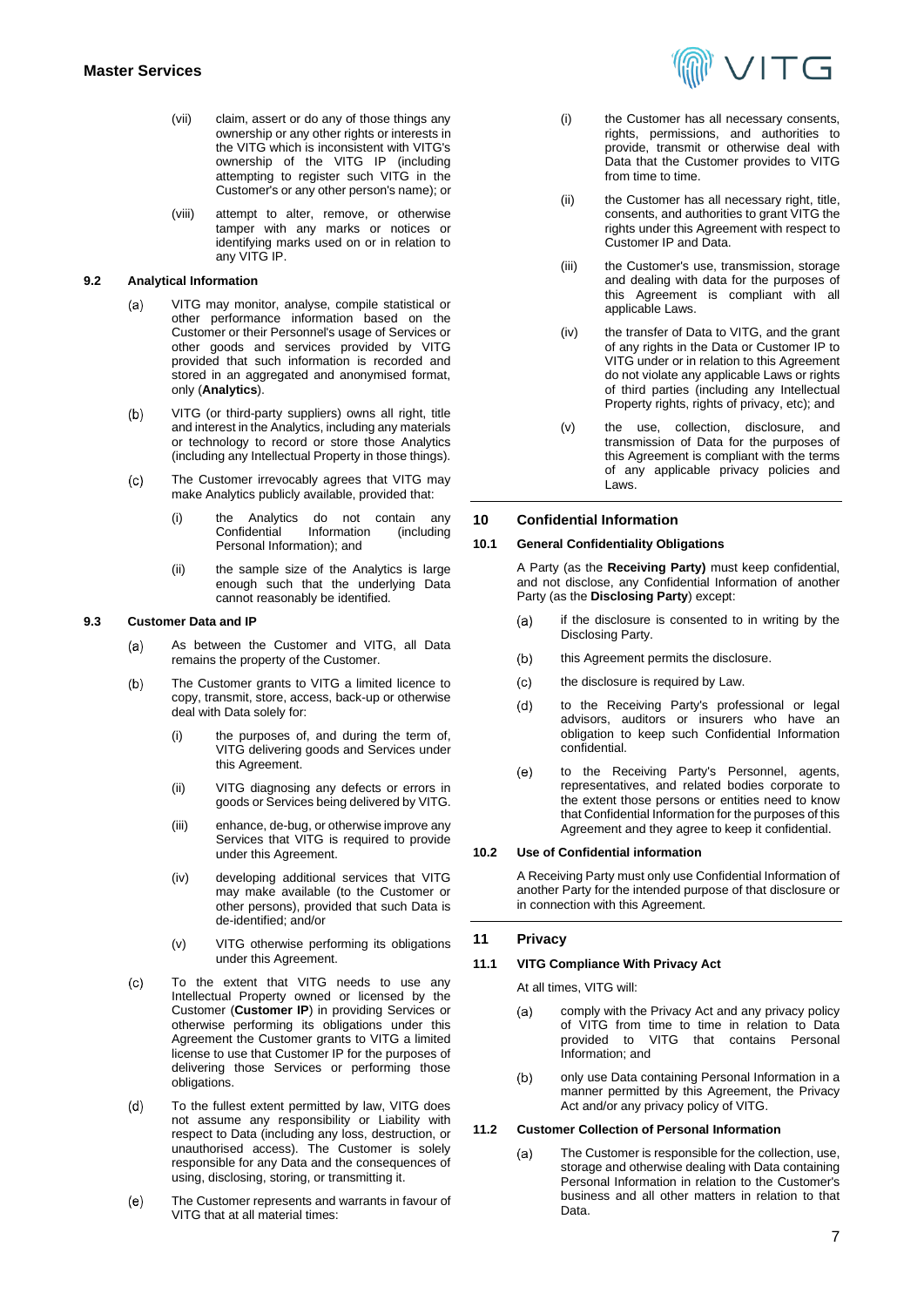- <span id="page-7-1"></span>In collecting, using, storing, or otherwise dealing  $(b)$ with Data containing Personal Information for the purposes of this Agreement (including transmitting that Data to VITG), the Customer must, and must ensure its Personnel and Authorised Users comply with all requirements of the Privacy Act.
- $(c)$ Without limiting the generality of claus[e 11.2\(b\),](#page-7-1) the Customer must:
	- (i) notify the Customer's Authorised Users, Personnel, and any other persons from whom Personal Information is collected about any matter prescribed by the Privacy Laws in relation to the collection, use and storage of their Personal Information.
	- (ii) ensure that any Personal Information provided to VITG by the Customer is complete, accurate and up-to-date; and
	- (iii) immediately notify VITG if the Customer becomes aware of any breach of Privacy Laws with respect to the access, use or storage of Personal Information under or in connection with this Agreement.
	- (iv) only disclose or transfer Personal Information to VITG if:
		- (A) the Customer is authorised (in accordance with all applicable Privacy Laws) to collect the Personal Information and to use or disclose it in the manner required under this Agreement.
		- (B) the Customer has informed the individual to whom the Personal Information relates, that their Personal Information may need to be disclosed to third parties (including VITG) for the Customer to do something for that individual.
		- (C) where any such Personal<br>Information is Sensitive Information Information, the Customer has procured the specific consents to the disclosure from the individual to whom that information relates.

#### <span id="page-7-2"></span>**11.3 Data Incidents**

- For the avoidance of doubt, this clause [11.3](#page-7-2) only  $(a)$ applies to Data Incidents or Eligible Data Breaches in relation to Personal Information provided by the Customer to VITG in the course of or in connection with this Agreement.
- To the extent that the Notifiable Data Breach  $(b)$ scheme under the Privacy Act applies to VITG, if VITG becomes aware of a Data Incident, VITG will:
	- (i) notify the Customer of the Data Incident by telephone or email.
	- (ii) retain system logs and other information that may be relevant to the Data Incident, or to assessing the cause or impact of the Data Incident.
	- (iii) provide all information VITG reasonably believes is relevant to the Data Incident reasonably requested by the Customer for the purposes of investigating the Data Incident; and
	- (iv) immediately take all action reasonably necessary to:
		- (A) mitigate the impact of the Data Incident (including to restore or



#### recover any lost Data); and

- (B) prevent any repeat of the Data Incident in the Future.
- $(c)$ If VITG suspects a Data Incident has occurred, VITG will, within 30 days of the Data Incident, prepare an assessment to determine whether a Data Incident has occurred.
- If the Customer suspects that that a Data Incident  $(d)$ has occurred, VITG will, within 30 days of the Customer giving VITG a written notice that the Customer believes a Data Incident has occurred, prepare an assessment to determine whether there are reasonable grounds to believe that a Data Incident has occurred, and that VITG's costs of preparing such assessment will be payable by the Customer (at VITG's usual hourly or daily rates with respect to professional services).
- $(e)$ If a Data Incident occurs and it is an Eligible Data Breach that must be notified under the Privacy Act, then unless VITG agrees otherwise:
	- (i) VITG will prepare and submit the notification to the Office of the Australian Information Commissioner; and
	- (ii) VITG will be the sole Party to notify the individuals who are likely to be at risk of harm arising from the Data Incident.
- $(f)$ If VITG does not have the contact details of affected individuals in relation to an Eligible Data Breach, VITG may prepare a statement for the Customer to send to affected individuals and the Customer must send that statement (without amendment or variation whatsoever).
- The Customer must do all things reasonably  $(g)$ requested by VITG to allow VITG to perform its responsibilities and exercise its rights under this clause [11.3.](#page-7-2)

## <span id="page-7-0"></span>**12 Security and PPSR**

## **12.1 Definitions**

In this clause [12:](#page-7-0)

- **PPSA** means the Personal Property Securities Act  $(a)$ 2009 (Cth).
- **PPSR** means the register of security interests  $(b)$ maintained pursuant to the PPSA; and
- capitalised terms which are not defined in this  $(c)$ Agreement have the meaning given to them in the PPSA.

#### <span id="page-7-3"></span>**12.2 Creation of Security Interest**

- As security for the due and punctual performance  $(a)$ of the Customer's obligations under this Agreement (including payment of any money), the Customer grants to VITG a security interest over all its present and after-acquired property and undertakings.
- <span id="page-7-4"></span>In addition to clause [12.2\(a\)](#page-7-3) where:  $(b)$ 
	- (i) VITG supplies any equipment to the Customer but the Customer has not paid for it in full; or
	- (ii) VITG rents any equipment to the Customer (whether under a Rental Agreement or otherwise).

VITG retains ownership of that equipment and the Customer grants a security interest in that equipment to secure the purchase price or rent payable by the Customer.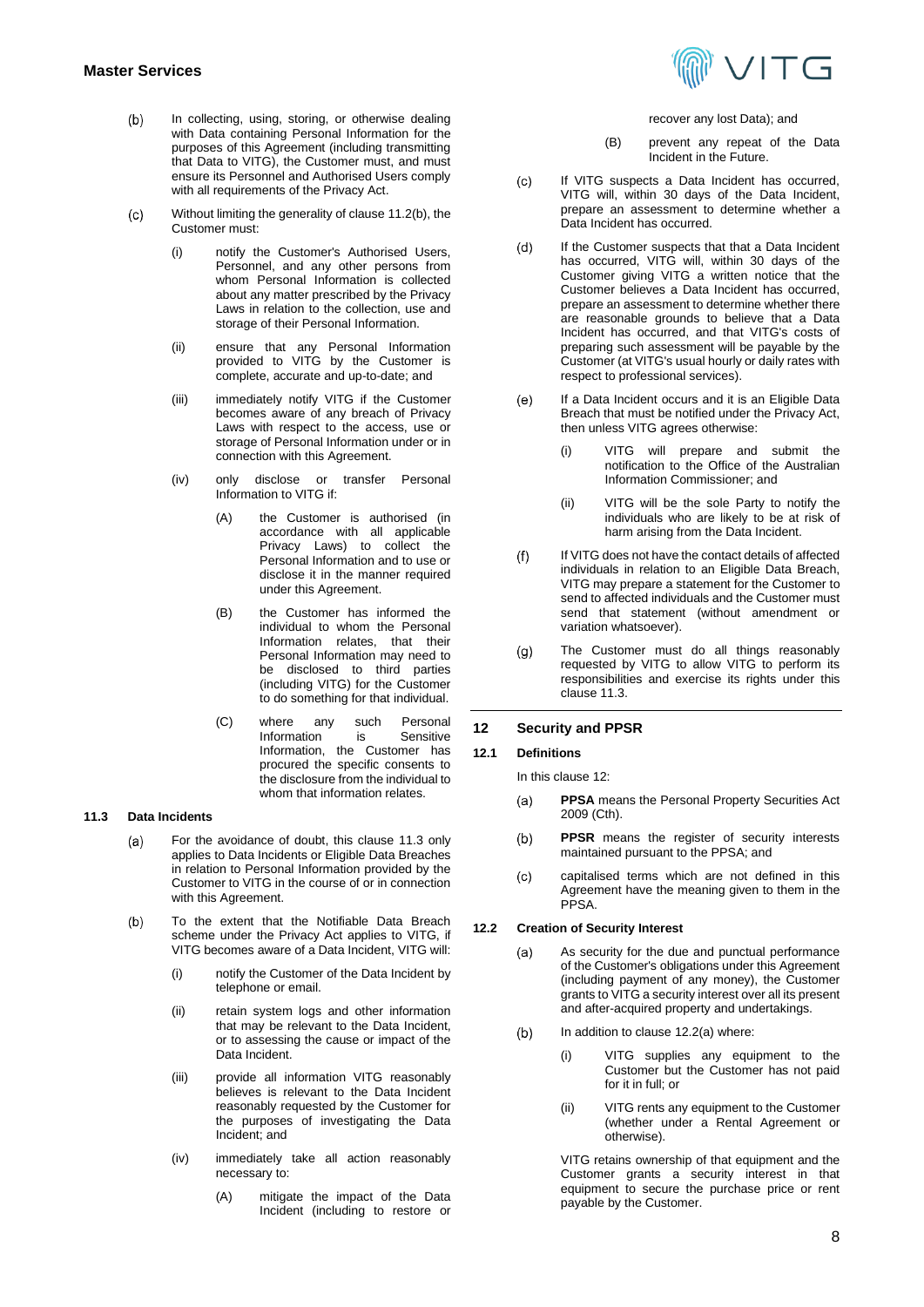#### (collectively, **Security Interests**)

#### **12.3 Nature of Security Interests**

To the extent it is necessary to determine the nature of the Security Interests:

- the Security Interest under claus[e 12.2\(a\)](#page-7-3) is a fixed  $(a)$ and floating charge, and general security interest, over all property and undertakings of the Customer.
- $(b)$ the Security Interest under clause [12.2\(b\)](#page-7-4) is a Purchase Money Security Interest over the relevant equipment.

and in any event extends to the Proceeds of that property.

#### **12.4 Registration**

VITG may register, and the Customer consents to VITG registering any Financing Statement on the PPSR in relation to the Security Interests or any part thereof.

#### **12.5 Assurances by Customer**

The Customer agrees to do all things and sign all documents reasonably necessary at the request of VITG to:

- obtain any third-party consent to the creation of the  $(a)$ Security Interests.
- $(b)$ register and maintain registration of any Financing Statement on the PPSR with respect to the Security Interests.
- perfect and keep continuously the Security  $(c)$ Interests.
- $(d)$ permit VITG to enforce the Security Interests.

## **12.6 Waiver of Administrative Provisions**

To the extent permitted by the PPSA, the Customer waives its rights to receive any notice or copy of any document pursuant to the PPSA, including of any Verification Statement or Financing Change Statement, to reinstate the security interest by payment of any amounts owing or by remedy of any default or pursuant to sections 95, 96, 109, 117, 118, 120, 121(4), 123, 125, 126, 127, 128, 129, 130, 132, 133, 134(2), 135, 136(3), (4) and (5), 137, 142 and 143, unless the notice is required by the PPSA and cannot be excluded

#### **12.7 Enforcement**

Where the Customer is in breach or default of its obligations under this Agreement or otherwise VITG is entitled to enforce its Security Interests:

- <span id="page-8-1"></span>VITG has all powers available to VITG at law,  $(a)$ including all rights and powers of secured parties at common law and in the PPSA, to enforce the Security Interests or against the property that is subject to those Security Interest in any way VITG sees fit.
- $(b)$ Any repossession and retention of equipment or property under sections 120 to 123 of the PPSA extinguishes any rights and/or interests the Customer has in such property.
- In addition to the powers available to VITG under  $(c)$ clause [12.7\(a\),](#page-8-1) VITG may at its option:
	- (i) enter into the Customer's premises, take possession, and assume control of the Collateral.
	- (ii) receive profits of the Collateral.
	- (iii) sell or agree to sell any of the Collateral (whether or not VITG has taken possession) on such terms as VITG sees fit.
	- (iv) lease or licence the Collateral, renew,



terminate, surrender, or accept the surrender of leases or licences, as VITG see fit.

- (v) appoint a receiver and manager on such terms as VITG sees fit; and
- (vi) make debtors bankrupt, and wind-up companies, and otherwise do all things in connection with any bankruptcy or winding up which VITG thinks is necessary for the recovery or protection of the Collateral, or any part thereof.

## **12.8 No Dealings**

The Customer must not sell, encumber, assign, transfer, dispose of or otherwise deal with any property that is subject to the Security Interests in any way or purport to do any of those things (except in relation to circulating property in the ordinary course of the Customer's business).

#### **12.9 Proceeds**

To the extent that the Customer sells, disposes of or otherwise deals with the property that is subject to the Security Interests, the Customer holds all Proceeds from such disposal or dealing on trust for VITG and must pay those Proceeds to VITG on demand.

### **12.10 Costs**

The Customer must pay to VITG, on demand, all costs, expenses, and other amounts incurred or paid by VITG in respect of or in connection with the registration, discharge or enforcement of the Security Interests or any part thereof.

#### <span id="page-8-0"></span>**13 GST**

#### **13.1 GST Exclusive**

- If GST is payable on any supply made under this  $(a)$ Agreement, the recipient of the supply must pay an amount equal to the GST payable on supply at the same time as paying the consideration for the supply.
- $(b)$ All amounts stated in this Agreement, unless expressly stated otherwise, are stated on a GST exclusive basis.

#### <span id="page-8-2"></span>**13.2 Provision of Tax Invoice**

A Party receiving a supply is not required to pay GST on the supply unless the Party providing the supply issues a valid tax invoice in relation to the supply.

#### **13.3 Adjustment Events**

If an adjustment event arises in respect of any supply made under this Agreement, a corresponding adjustment must be made between the supplier and recipient in respect of any amount paid by the recipient under this clause 13.2 and an adjustment note issued (if applicable) and the Parties must make any payments promptly to give effect to that adiustment.

#### **13.4 Reduction for Input Tax Credits**

If a recipient is required under this Agreement to pay or reimburse an expense or outgoing of the supplier or is required to make a payment under an indemnity, the amount to be paid by the recipient shall be calculated by including the amount of GST the supplier paid for the expense (provided the supplier complies with claus[e 13.2.](#page-8-2)

#### **13.5 Definitions**

In this clause [13,](#page-8-0) "adjustment event", "consideration", "GST", "input tax credit", "recipient", "supplier", "supply", "taxable supply" and "tax invoice" each has the meaning given in the *A New Tax System (Goods and Services Tax) Act 1999* (Cth)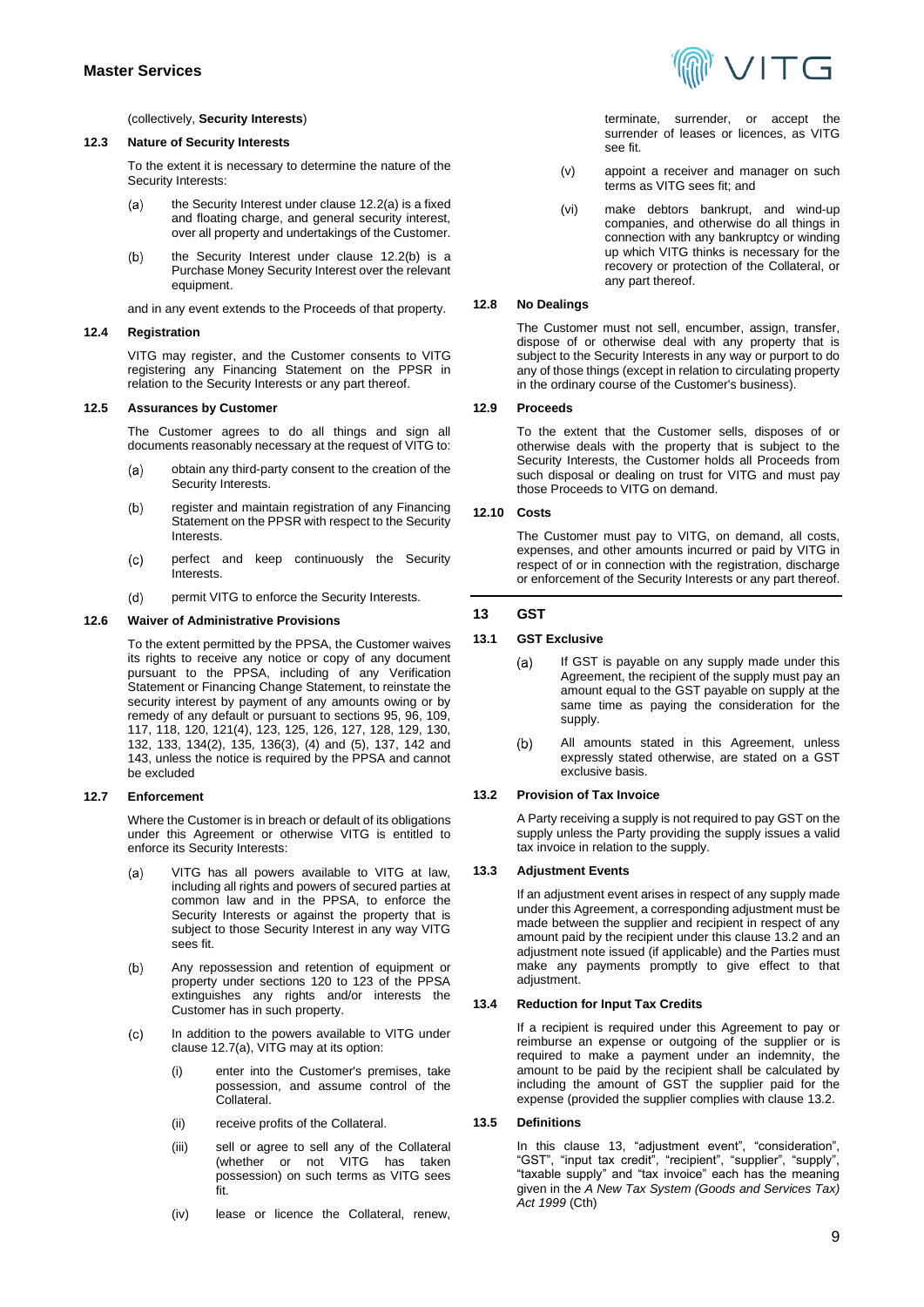#### <span id="page-9-0"></span>**14 Miscellaneous**

#### **14.1 No Exclusivity**

Nothing in this Agreement is intended or may be taken as VITG providing goods or services to the Customer on an exclusive basis.

## **14.2 Subcontracting**

Subject to terms in relation to Third Party Inputs and Third-Party Services and Products, VITG may engage subcontractors to perform any part of VITG's obligations under this Agreement on behalf of VITG, but VITG will remain primarily responsible for performing its obligations under this Agreement.

#### **14.3 Publicity**

Provided the Customer gives its prior written consent, VITG may advertise or publicly announce that VITG is providing goods and services to the Customer.

#### <span id="page-9-1"></span>**14.4 Force Majeure Event**

- VITG will not be liable for any failure to perform its  $(a)$ obligations under this Agreement where that performance is delayed, prevented, restricted, or interfered with as a result of a Force Majeure Event.
- $(b)$ VITG must:
	- (i) notify the Customer promptly of any fact or circumstance to which clause [14.4\(a\)](#page-9-1) applies; and
	- (ii) use its best efforts to minimise the effect of the Force Majeure Event and resume performance in accordance with this Agreement as soon as possible.
- If a Force Majeure Event prevents VITG from  $(c)$ performing its obligations in relation to this Agreement or any Services Agreement or Rental Agreement for a period exceeding 2 months, VITG may terminate the relevant agreement by giving the Customer five (5) Business Days' prior written notice of the termination.

#### <span id="page-9-2"></span>**14.5 Disputes**

- This clause [14.5](#page-9-2) does not apply to a Party's rights  $(a)$ in relation to enforcing its rights in relation to unpaid money.
- <span id="page-9-4"></span>If there is any dispute arising out of or in connection  $(b)$ with this Agreement:
	- (i) the Party raising the dispute must notify the other party in writing that a dispute exists, with sufficient detail to enable the dispute to be considered (**Dispute Notice**); and
	- (ii) the Parties must then meet (via senior representatives) to discuss and attempt to resolve the dispute in good faith and attempt to reach a resolution.
- Subject to clause [14.5\(d\),](#page-9-3) neither Party may  $(c)$ commence or file any legal proceedings or application in relation to a dispute unless or until the process set out in claus[e 14.5\(b\)](#page-9-4) has been followed and completed.
- <span id="page-9-3"></span> $(d)$ Nothing in this clause [14.5](#page-9-2) prevents a Party from commencing any proceedings at any time for urgent interim or injunctive relief in any court or tribunal of competent jurisdiction.

## **14.6 Delays caused by Other Party**

If where the performance of VITG's obligations under this Agreement depends upon the provision of information, materials, consents, or approvals by the Customer, or



requires the Customer's cooperation, action, or response (or that of the Customer's Personnel or Authorised Users):

- <span id="page-9-5"></span>the Customer must provide that information,  $(a)$ cooperation and those materials, consents, or approvals in a timely manner.
- $(b)$ if the Customer fails or delays in performing its obligation under clause [14.6\(a\):](#page-9-5) 
	- (i) VITG will be entitled to an extension of time in respect of any deadline or milestone to the extent of the delay caused by the Customer; and
	- (ii) VITG will have no Liability for a failure or delay in performing its obligations under this Agreement caused by the delay or failure of the Customer.

## **14.7 Entire Agreement**

This Agreement (including any instruments or agreements contemplated by this Agreement) is the entire agreement between the Parties about the subject matter of the Agreement, and replaces all previous agreements, understandings, representations, and warranties between the Parties in that regard.

#### **14.8 Certification of Amounts**

A statement or certificate signed by an authorised representative of VITG stating any amounts (such as amounts owing by the Customer) will be conclusive evidence of that fact in the absence of manifest error.

#### **14.9 Variation**

No variation of this Agreement is effective unless made in writing and signed by VITG and the Customer.

### **14.10 Relationship**

Nothing in this Agreement is intended to constitute a fiduciary relationship or an agency, partnership, or trust, and neither party has authority to bind the other party.

#### **14.11 Severability**

If any provision or any part of a provision of this Agreement is wholly or partially illegal, invalid, void, or voidable, or unenforceable:

- <span id="page-9-6"></span>the offending provision or part thereof must first be  $(a)$ read down to remove the cause of invalidity or unenforceability; or
- $(b)$ if clause [14.11\(a\)](#page-9-6) is not possible, the offending provision or part thereof is severed to the extent<br>necessary to remove the invalidity or necessary to remove the invalidity or<br>unenforceability and the remainder of this unenforceability, and the remainder of Agreement remains fully effective in accordance with its terms.

#### <span id="page-9-7"></span>**14.12 Waiver**

- $(a)$ No waiver of a right or remedy under this Agreement is effective unless it is in writing and signed by the Party granting it.
- $(b)$ A waiver under clause [14.12\(a\)](#page-9-7) is only effective in the specific circumstance stated in writing.
- A single or partial exercise of a right or remedy  $(c)$ under this Agreement does not prevent a further exercise of that or of any other right or remedy.
- A failure to exercise or delay in exercising a right or  $(d)$ remedy under this Agreement does not operate as a waiver or prevent further exercise of that or of any other right or remedy.

## **14.13 Rights Cumulative**

Except as expressly provided in this Agreement, the rights of a Party under this Agreement are in addition to and do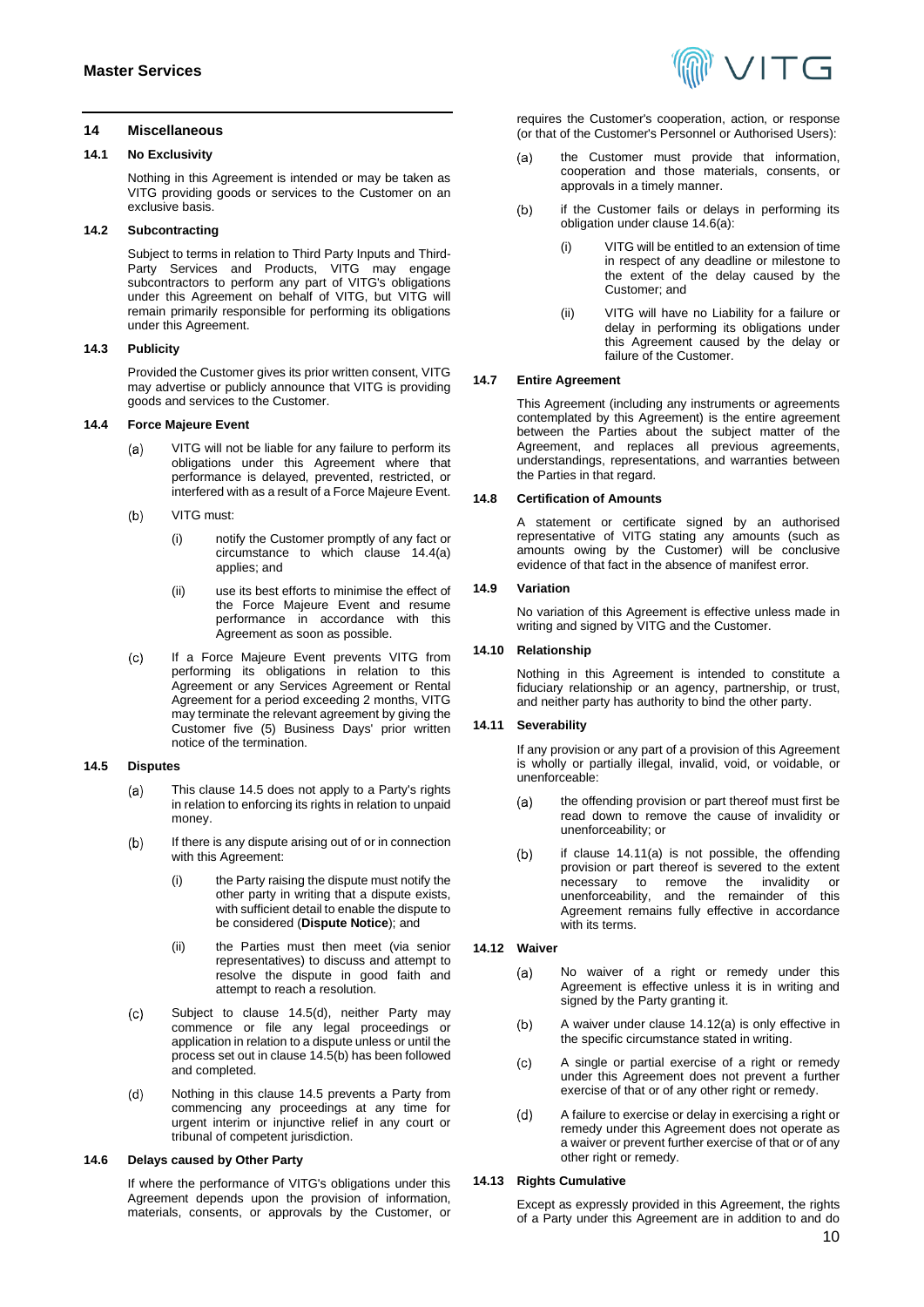not exclude or limit any other rights or remedies provided by Law or elsewhere in this Agreement.

#### **14.14 Further Assurances**

Each Party must do all things and execute all further documents necessary to give full effect to this Agreement.

## **14.15 Assignment and Novation**

- $(a)$ The Customer may not assign or novate this Agreement or otherwise deal with any rights, benefits, obligations or liabilities under it, or purport to do so, without the prior written consent of VITG.
- $(b)$ VITG may assign or novate this Agreement or otherwise deal with its rights and obligations under it without the Customer's consent.

#### **14.16 Execution and Counterparts**

- This Agreement may be executed in any number of (a) counterparts, each of which, when executed, is an original. Those counterparts together make one instrument.
- $(b)$ A counterpart may be an electronic scan or image of the original.
- A Party may execute this Agreement by electronic  $(c)$ means (e.g. DocuSign) and the Party is deemed to have signed this Agreement when they affix that electronic signature.

## **14.17 Costs**

Except as otherwise expressly stated in this Agreement, each Party must bear their own costs of preparing, negotiating, executing, and performing this Agreement.

#### **14.18 Governing Law**

This Agreement is governed by the laws of the Jurisdiction. Each Party irrevocably and unconditionally submits to the non-exclusive jurisdiction of the courts of the Jurisdiction.

## **14.19 Banking Code does not Apply**

The Parties agree that the Banking Code of Practice does not apply to this Agreement or any Services Agreement or Rental Agreement.

#### **14.20 Notices**

- Notices under this Agreement must be in writing  $(a)$ and in English and may be given by an authorised representative of the sender.
- $(b)$ Notice may be given to a person:
	- (i) personally.
	- (ii) by leaving it at the person's address last notified.
	- (iii) by sending it by mail to the person's address last notified.
	- (iv) by sending it by facsimile to the person's facsimile number last notified; and
	- (v) by sending it by email to the person's email address last notified.
- $(c)$ Notice is deemed to be received by a person:
	- (i) when left at the person's address.
	- (ii) if sent by mail, 3 Business Days after posting (provided it is correctly addressed).
	- (iii) if sent by facsimile or email, at the time and on the day shown in the sender's transmission report, if it shows that the whole notice was sent to the person's facsimile number or email address last notified.



- $(d)$ If the notice is deemed to be received on a day which is not a Business Day or after 5pm, it is deemed to be received at 9am on the next Business Day.
- $(e)$ For the purposes of this Agreement, a Party's contact person, address and email address are those set out in Part A - Party Details or as amended by written notice to the other.

## **15 Interpretation**

#### **15.1 General Interpretation Rules**

In this Agreement, the following rules of interpretation apply unless the contrary intention appears:

- headings are for convenience only and do not affect  $(a)$ the interpretation of this Agreement.
- $(b)$ the singular includes the plural and vice versa.
- words that are gender neutral or gender specific  $(c)$ include each gender.
- where a word or phrase is given a particular  $(d)$ meaning, other parts of speech and grammatical forms of that word or phrase have corresponding meanings.
- $(e)$ the words 'such as', 'including', 'particularly' and similar expressions are not used as, nor are intended to be, interpreted as words of limitation.
- a reference to:  $(f)$ 
	- (i) a person includes a natural person, partnership, joint venture, government agency, association, corporation, or other body corporate.
	- (ii) a thing includes a part of that thing.
	- (iii) a party includes its successors and permitted assigns.
	- (iv) a document includes all amendments or supplements to that document.
	- (v) a clause, term, party, schedule, or attachment is a reference to a clause or term of, or party, schedule, or attachment to this Agreement; and
	- (vi) a clause or term in a particular Part of this Agreement is the clause or term in that particular Part.
- this Agreement includes all schedules and  $(g)$ attachments to it.
- an agreement other than this Agreement includes  $(h)$ an undertaking, or legally enforceable arrangement or understanding, whether or not in writing.
- no provision will be interpreted to the disadvantage  $(i)$ of a particular Party merely because that Party prepared the provision or would benefit under it.
- $(i)$ a monetary amount is in Australian dollars.
- $(k)$ when the day on which something must be done is not a Business Day, that thing must be done on the following Business Day; and
- $(1)$ in determining the time of day, where relevant to this Agreement, the relevant time of day is:
	- for the purposes of giving or receiving notices, the time of day where a party receiving a notice is located; or
	- (ii) for any other purpose under this Agreement, the time of day in the place where the party required to perform an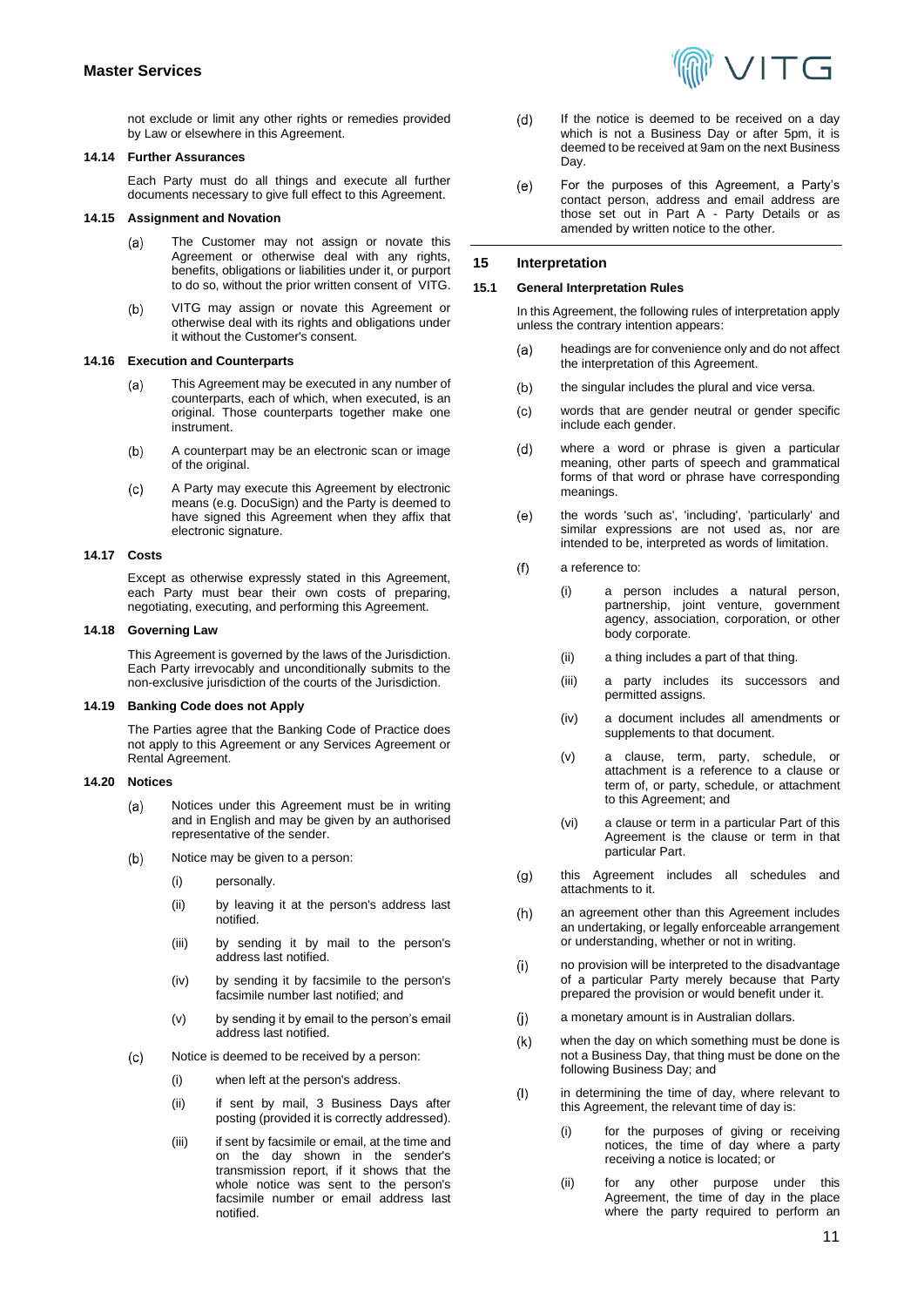

#### obligation is located.

### <span id="page-11-0"></span>**15.2 General Definitions**

In this Agreement, unless the context requires otherwise:

- **Additional Costs** means any additional expenses,  $(a)$ costs, disbursements, or Liabilities incurred by VITG as a result of the Customer or Guarantor failing to strictly comply with their obligations under this Agreement.
- **Business Day** means a day that is not a Saturday,  $(b)$ Sunday or bank or public holiday in the Jurisdiction.
- $(c)$ **Computing Environment** means a Party's computing and IT resources including all hardware,<br>software, information technology and technology telecommunications services and systems.
- **Confidential Information** means whether or not in  $(d)$ material form any information of whatever kind disclosed or revealed by one Party (the **Disclosing Party**) to the other Party (the **Receiving Party**) under or in relation to this Agreement that:
	- (i) is by its nature confidential.
	- (ii) is specified by the Disclosing Party as being confidential.
	- (iii) the Receiving Party knows or reasonably ought to know is confidential.

and in the case of the Customer includes information relating to its clients or customers or business practices, but does not include information that:

- (iv) is published or has otherwise entered the public domain other than as a result of a breach of this Agreement.
- (v) is obtained from a third party who has no obligation of confidentiality to the Disclosing Party; or
- (vi) is independently discovered or developed by the Receiving Party without breach of this Agreement.
- $(e)$ **Consequential Loss** means any:
	- (i) indirect, incidental, or consequential loss including loss of profits, revenue, production, productivity, opportunity, goodwill, reputation, or use; or
	- (ii) any abnormal or unforeseeable loss including loss of data or business interruption.
- $(f)$ **Data** means any information, documents, and other data, including Personal Information, provided, or uploaded by the Customer, Personnel or Authorised Users in the course of accessing any Services.
- $(a)$ **Data Incident** means any actual or suspected (by VITG):
	- (i) breach of VITG's obligations in relation to protection of Personal Information under this Agreement or Privacy Laws.
	- (ii) unauthorised access to, or unauthorised disclosure of, any Personal Information; or
	- (iii) loss or destruction of Personal Information, including where it becomes corrupted so that it becomes unusable.
- $(h)$ **Eligible Data Breach** has the same meaning given to that term in the Privacy Act.
- $(i)$ **Force Majeure Event** means an event which is

beyond a Party's reasonable control including a fire, storm, flood, earthquake, explosion, accident, act of the public enemy, terrorist act, war, rebellion, insurrection, sabotage, epidemic, pandemic, quarantine restriction, government restriction, transportation embargo, and strike by employees of a third person other than a subcontractor of a Party, but in each case, only if and to the extent that the non-performing Party is without fault in causing the event, and the event, or its effect could not have been prevented by reasonable precautions.

- $(i)$ **Insolvency Event** in relation to a Party means any of the following events in relation to that Party:
	- (i) it is or states that it is insolvent or is deemed or presumed to be insolvent under any applicable Law.
	- (ii) an application or order is made for its winding up, bankruptcy or dissolution or a resolution is passed, or any steps are taken to pass a resolution for its winding up or dissolution.
	- (iii) an administrator, provisional liquidator, liquidator, or person having a similar or analogous function under the Laws of any relevant jurisdiction is appointed in respect of it or any action is taken to appoint any such person and the action is not stayed, withdrawn, or dismissed within 10 Business Days.
	- (iv) a controller is appointed in respect of any of its property.
	- (v) it is deregistered under the Corporations Act 2001 (Cth) or other legislation or notice of its proposed deregistration is given to it.
	- (vi) a distress, attachment or execution is levied or becomes enforceable against it or any of its property.
	- (vii) it enters into or takes action to enter into an arrangement, composition, or compromise with, or assignment for the benefit of, all or any class of its creditors or members or a moratorium involving any of them.
	- (viii) a receiver or manager (or both) or trustee in bankruptcy is appointed in respect of it or its property.
	- (ix) a petition for the making of a sequestration order against its estate is presented and the petition is not stayed, withdrawn, or dismissed within 10 Business Days or it presents a petition against itself: or
	- (x) anything analogous to or of a similar effect to anything described above under the law of any relevant jurisdiction occurs in respect of the relevant Party.
- $(k)$ **Intellectual Property** means any and all intellectual and industrial property rights throughout the world including rights in respect of or in connection with any confidential information, copyright (including future copyright and rights in the nature of or analogous to copyright), moral rights, inventions (including patents), trademarks, service marks, designs and circuit layouts whether or not now existing and whether or not registered or registrable including any right to apply for the registration of such rights and all renewals and extensions.
- **Jurisdiction** means the State of New South Wales  $(1)$ in Australia.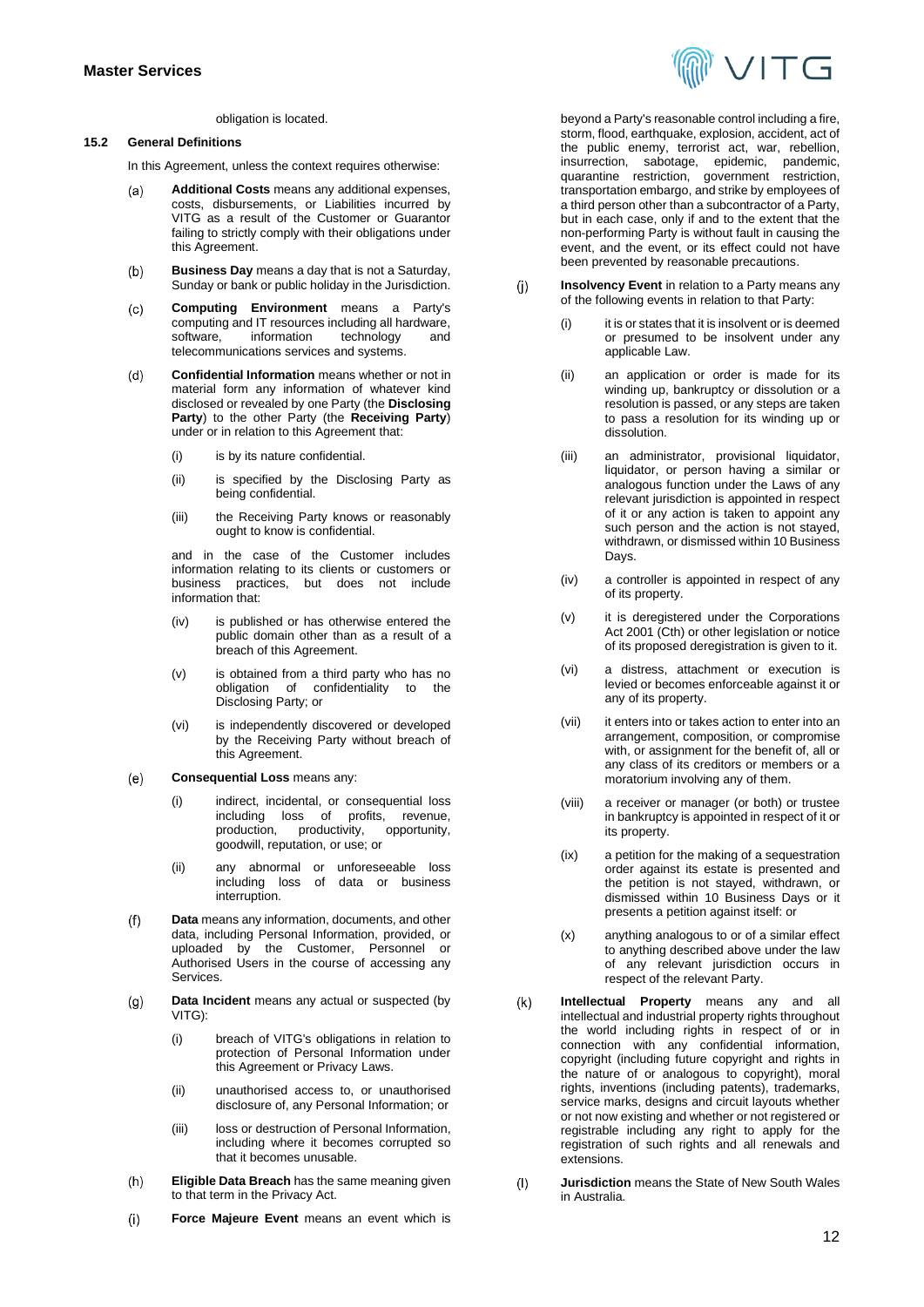## **Master Services**

- $(m)$ **Laws** means (whether in Australia or any other relevant jurisdiction) all laws, codes, guidelines, and the like, including rules of common law, principles of equity, statutes, regulations,<br>proclamations, ordinances, by-laws, rules, ordinances, by-laws, rules, regulatory principles and requirements, statutory rules of an industry body, statutory and mandatory codes of conduct, writs, orders, injunctions, judgments, Australian generally accepted accounting principles in force or as applicable from time to time.
- **Liability** means any responsibility for cost,  $(n)$ expense, loss, damages, debt, or liability whatsoever (including legal fees) and includes responsibility for Consequential Loss.
- **Personal Information** means personal information  $(o)$ (as that term is defined in the Privacy Act) that is provided to, or obtained, accessed, hosted, stored, transmitted, or otherwise used by VITG in the course of performing its obligations under this Agreement.
- **Personnel** of a person or party means their  $(p)$ employees, agents, servants, directors, officers, representatives, or other person acting on their behalf.
- **Privacy Act** means the Privacy Act 1988 (Cth) and  $(q)$ any regulations or other subordinate instruments made under it, and any amendments or replacements thereof.
- $(r)$ **Privacy Laws** means:
	- (i) The Privacy Act; and
	- (ii) any Law (to the extent that such legislation applies to VITG or any other recipient of the Personal Information) from time to time in force in any jurisdiction which affects privacy, personal information or the collection, handling, storage, processing, use or disclosure of Data.
- $(s)$ **Termination Event** means any of the following events:
	- (i) If the Customer is a natural person, he or she dies, experiences total and permanent disability, or otherwise has their affairs managed in accordance with Laws in relation to mental health.

ハエG

- (ii) If the Customer is a partnership, the partnership is dissolved or a new partner is added, without the prior written consent of VITG.
- (iii) If the Customer is a trustee of a trust:
	- (A) it ceases to be the sole trustee of the trust.
	- (B) the Customer's right to an indemnity against the trust's<br>property becomes limited. becomes restricted, or prejudiced in any way; or
	- (C) in VITG's reasonable opinion, the trust's property is insufficient to satisfy the Customer's indemnity; or
- (iv) any event occurs that, in VITG's opinion, materially adversely affects the Customer's ability to perform its obligations under this Agreement (including the Customer's financial position); or
- (v) there is a change in the control (as control is defined in section 9 of the Corporations Act 2001 (Cth)) of the Customer.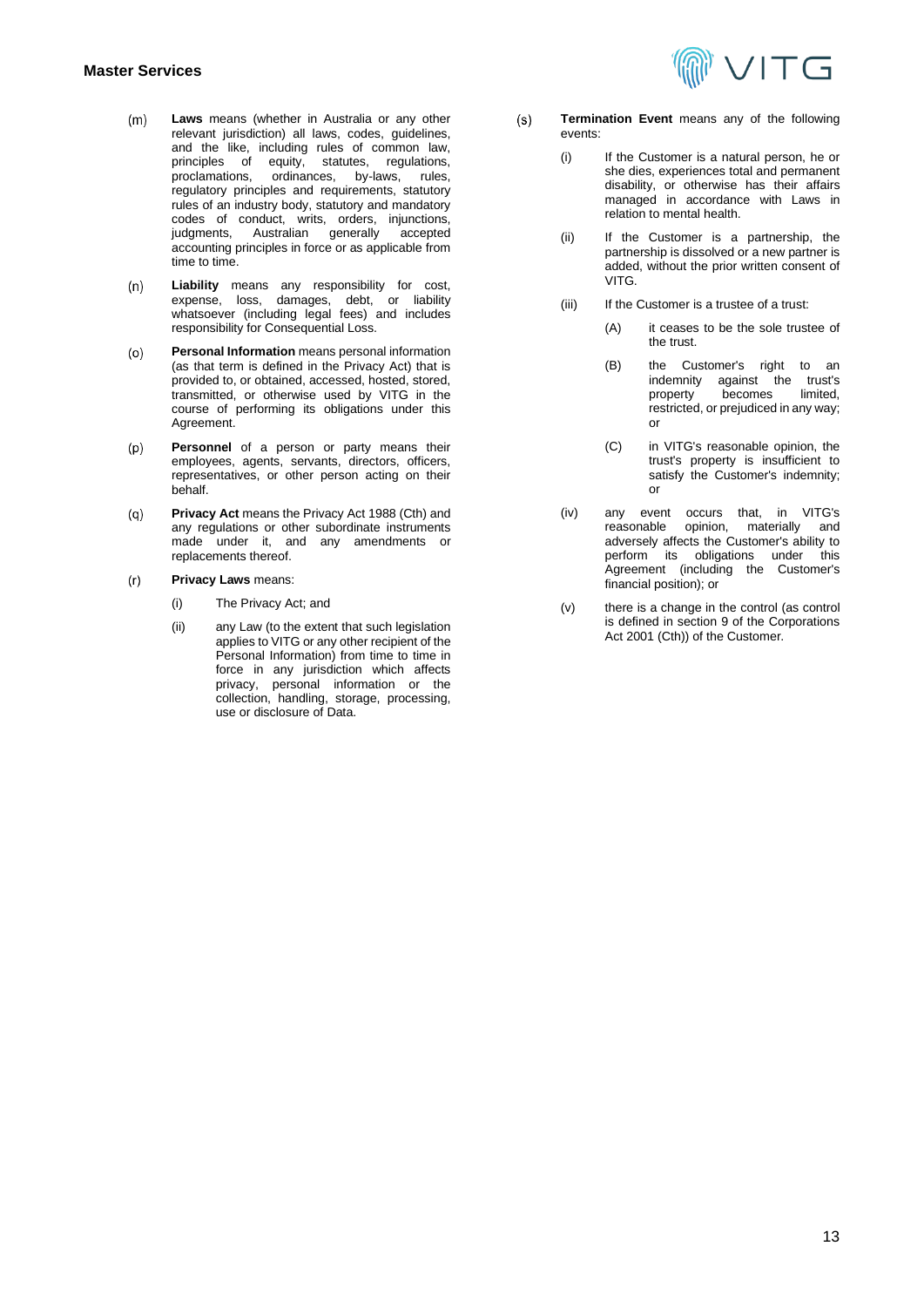

# <span id="page-13-0"></span>**Part B Service Terms and Conditions**

## **1 Applicability and Definitions**

## **1.1 Applicability of Part**

This [0](#page-13-0) – Service Terms and Conditions apply to, and are incorporated into, any Service Agreements arising out of Service Orders that are agreed between VITG and the Customer.

#### **1.2 General Definitions and Interpretation**

- Except for any capitalised terms which are defined  $(a)$ in this  $0 0 -$  Service Terms and Conditions, capitalised terms have the meaning given to them in [0](#page-0-0) – General Terms and Conditions.
- The rules of interpretation i[n 0](#page-0-0) General Terms and  $(b)$ Conditions applies to this [0](#page-13-0) – Service Terms and Conditions.

#### **1.3 Specific Definitions**

In thi[s 0](#page-13-0) – Service Terms and Conditions, unless the context requires otherwise:

- **Commencement Date** means the date specified  $(a)$ as such in the relevant Services Order.
- $(b)$ **Development Services** means any standalone software development, bespoke customisation of software or SaaS Solutions or implementation Services that VITG is required to provide, pursuant to the terms of the agreed Services Order.
- **Initial Term** means the period specified as such in  $(c)$ the relevant Services Order.
- **SaaS Solution** means any software as a service  $(d)$ solution or other software to be provided by VITG to the Customer as agreed in the agreed Services Order.
- **Services** means the services that VITG is required  $(e)$ to provide, pursuant to the terms of the agreed Services Order and includes:
	- (i) any SaaS Solution (including installation, calibration, testing or training in relation to the SaaS Solution.
	- (ii) Development Services.
	- (iii) Support Services; and/or
	- (iv) services with respect to sourcing or procuring for the Customer any Sourced Equipment or Supplied Equipment.
- **Support Services** means those Services identified  $(f)$ as "Support Services" in the agreed Services Order.
- **Term** in relation to a Service Agreement has the  $(g)$ meaning given to that term in claus[e 3.](#page-14-5)
- **VITG** in relation to VITG's obligation to provide  $(h)$ Services, only, means the relevant VITG entity who is specified in the agreed Services Order and not any other entity comprising VITG.

#### **1.4 1.4 Overriding terms and conditions**

The Customer acknowledges that VITG may have  $(a)$ entered into a Finance Arrangement in respect of equipment used under a Services Agreement

("Services Equipment"). The Customer agrees that despite any provision to the contrary in this Agreement:

- the terms of a relevant Finance Arrangement in respect of any such Services Equipment prevail over the terms of this Agreement.
- an event of default (however described) by VITG under a relevant Finance Arrangement will entitle the Financier to terminate this Agreement even if there is no event of default by the Customer under this Agreement.
- an event of default (however described) by the Customer under this Agreement will entitle the Financier to exercise the same rights in respect of the Services Equipment as VITG is entitled to exercise under this Agreement.
- the Financier and VITG must be noted as interested parties on insurance policies which the Customer is required to maintain; and
- the Security Interest of a relevant Financier in respect of the Services Equipment takes precedence over any other Security Interest.

#### In this clause:

**Financier** means a financier who has entered into

a Finance Arrangement with VITG in respect of

Services Equipment which is being leased to the

Customer under the Services Agreement.

**Finance Arrangement** means any finance arrangement between VITG and a Financier under which VITG has or is acquiring Equipment (whether by way of an equipment loan, finance lease or otherwise) which is being leased to the Customer under the Services Agreement.

### **2 General Provision of Services**

#### **2.1 VITG to Provide Services**

In consideration for the Customer paying to VITG Fees specified in the Services Order, VITG will provide the Services pursuant to the terms of the Services Order and the resulting Service Agreement (including by providing Personnel to perform those Services).

#### <span id="page-13-1"></span>**2.2 Timing and delays**

Where the Services Order or VITG states that particular Services will be completed or delivered by a particular time:

- $(a)$ that time is an estimate only; and
- $(b)$ VITG will not be responsible for any loss or Liability arising out of VITG failing to complete or deliver Services by that time.

## <span id="page-13-2"></span>**2.3 Exclusion of Liability for Extraneous Work**

To the maximum extent permitted by Law, VITG will not be responsible, and will not have any Liability, for any works, goods, services, materials, or items which:

do not form part of the Services as strictly set out in  $(a)$ the Services Order; or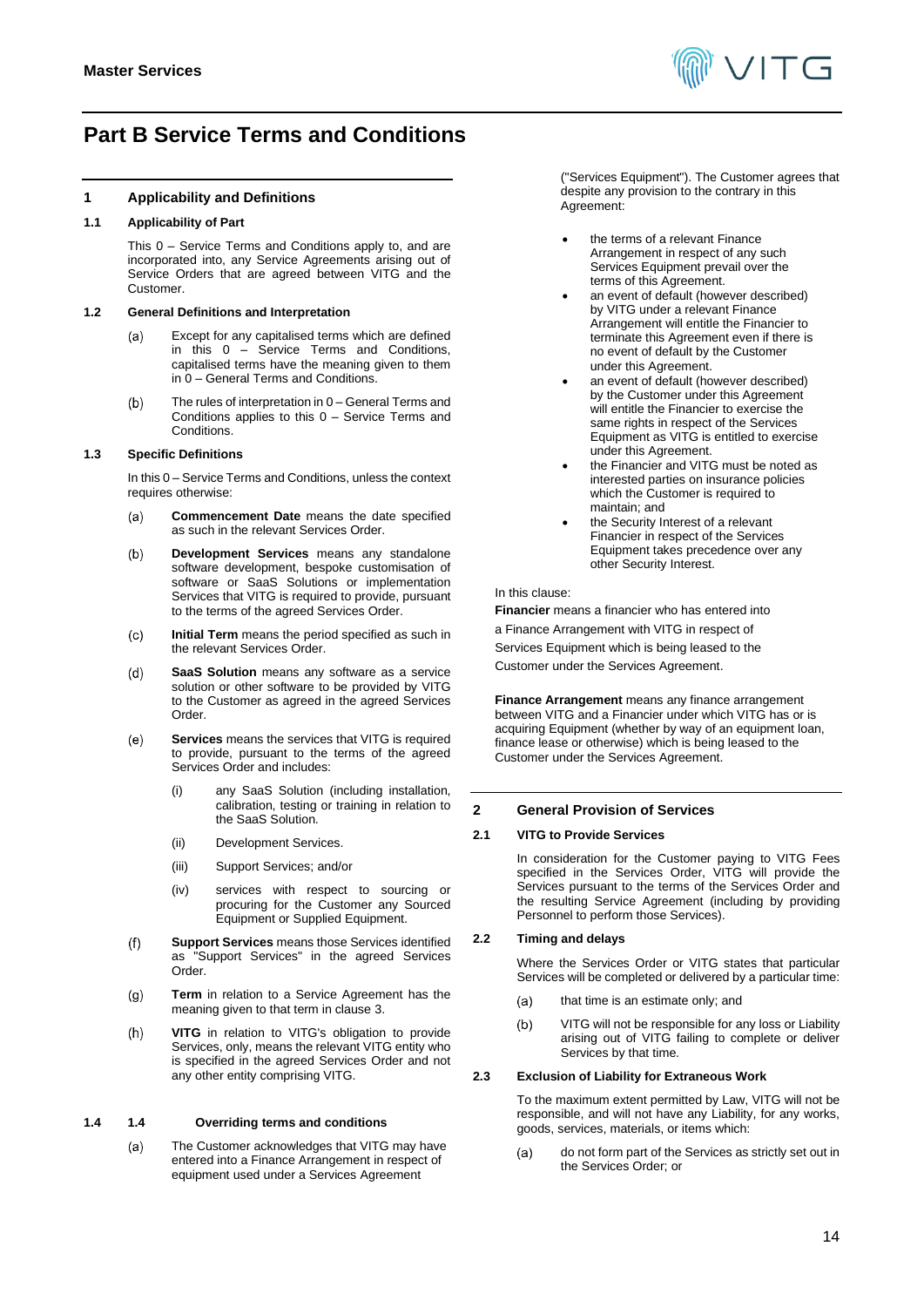

 $(b)$ which are not provided by VITG.

## <span id="page-14-5"></span>**3 Term of Services Agreement**

## **3.1 Term**

A Services Agreement:

- commences on the Commencement Date for that  $(a)$ Services Agreement; and
- ends or expires on the earlier of:  $(b)$ 
	- (i) termination of the Services Agreement; or
	- (ii) the end of the Initial Term (as extended or varied in accordance with the terms of the Services Agreement).

#### (**Term**)

#### **3.2 Holding Over**

The Initial Term for a Services Agreement is automatically extended by one (1) calendar month on the day that it would otherwise expire unless either VITG or the Customer gives the other a written notice at least 30 days prior to the end of the Initial Term that they want the Services Agreement to end (**Holding Over Period**). All recurring or periodic Fees continue to accrue and apply during any Holding Over Period.

## **3.3 Termination during Holding Over**

Either VITG or the Customer may terminate a Services Agreement where the date of termination would occur during any Holding Over Period by giving the other 30 days' prior written notice.

#### <span id="page-14-0"></span>**4 Authorised Users**

#### **4.1 Only Authorised Users may use Services**

The Customer must ensure that only its Authorised Users, and no other persons whatsoever, use or access the Services.

#### **4.2 Protection of Access Credentials**

To the extent that, as a part of the Services VITG provides Authorised Users with any access credentials to use or access any part of the Services (i.e. usernames or passwords), the Customer must, and must ensure its Authorised Users:

- $(a)$ keep those access credentials safe and secure.
- $(b)$ only use those access credentials for the purposes of accessing the relevant Services.
- not share those access credentials with any other  $(c)$ person or allow any other person to use those access credentials to access the Services.

#### **4.3 Use of Access Credentials**

To the extent that any act is done using an Authorised User's access credentials, VITG may take that as an act done by that Authorised User and the Customer without further investigation.

## **5 Provision of SaaS Solution**

#### **5.1 License to Use SaaS Solution**

- $(a)$ During the Term of the Services Agreement, VITG grants to the Customer a non-exclusive, nontransferable, and non-sublicensable licence to access and use the SaaS Solution (**SaaS Licence**).
- $(b)$ The SaaS Licence:
- (i) commences on the Services Agreement Commencement Date, or the date on which the Customer and its Authorised Users are granted access to the SaaS Solution, whichever is earlier; and
- (ii) only permits the Customer to access, install, and use the SaaS Solution in accordance with the number and type of Authorised Users set out in the relevant Services Order.

#### <span id="page-14-6"></span><span id="page-14-1"></span>**5.2 Interaction with Customer Computing Environment**

- The SaaS Solution will only be supported by the  $(a)$ operating system and platforms specified by VITG to the Customer (as specified in the relevant Services Order).
- $(b)$ Apart from clause [5.2\(a\),](#page-14-6) VITG gives no representations or warranties in relation to the compatibility of the SaaS Solution with the Computing Environment of the Customer or any part thereof.
- $(c)$ The Customer is responsible for testing the SaaS Solution in its Computing Environment and in this respect:
	- (i) the Customer must notify VITG of any issues encountered by the Customer with the operation of the SaaS Solution within 5 Business Days of the SaaS Solution being installed on the Customer's Computing Environment: and
	- (ii) if the Customer deploys the SaaS Solution in its live and/or non-test Computing Environment, the SaaS Solution will be deemed to be accepted in full by the Customer.

#### <span id="page-14-2"></span>**5.3 Protection of SaaS Solution and Intellectual Property**

The Customer must, and must ensure its Personnel and Authorised Users:

- $(a)$ only access and use the SaaS Solution in accordance with the terms of the SaaS Licence; and
- $(b)$ not do anything or authorise the commission of any act that may be inconsistent with VITG's or any third party's Intellectual Property rights in the SaaS Solution.

## <span id="page-14-3"></span>**5.4 Compliance with Terms of End User Licence**

Where the SaaS Solution or any part thereof is provided by a third party and requires its users to accept further conditions for use (**End User Licence Agreement**), the Customer must, and must ensure its Authorised Users:

- $(a)$ agree to the End User Licence Agreement; and
- $(b)$ comply with the terms of the End User Licence Agreement at all times when using the SaaS Solution.

#### <span id="page-14-4"></span>**5.5 Variation to SaaS Solution**

VITG reserves the right to vary the functionality or other capabilities of the SaaS Solution from time to time and at VITG's sole discretion, provided that it does not materially and adversely affect the intended purpose of the SaaS Solution.

## **6 Support Services**

**6.1 Provision of Support Services**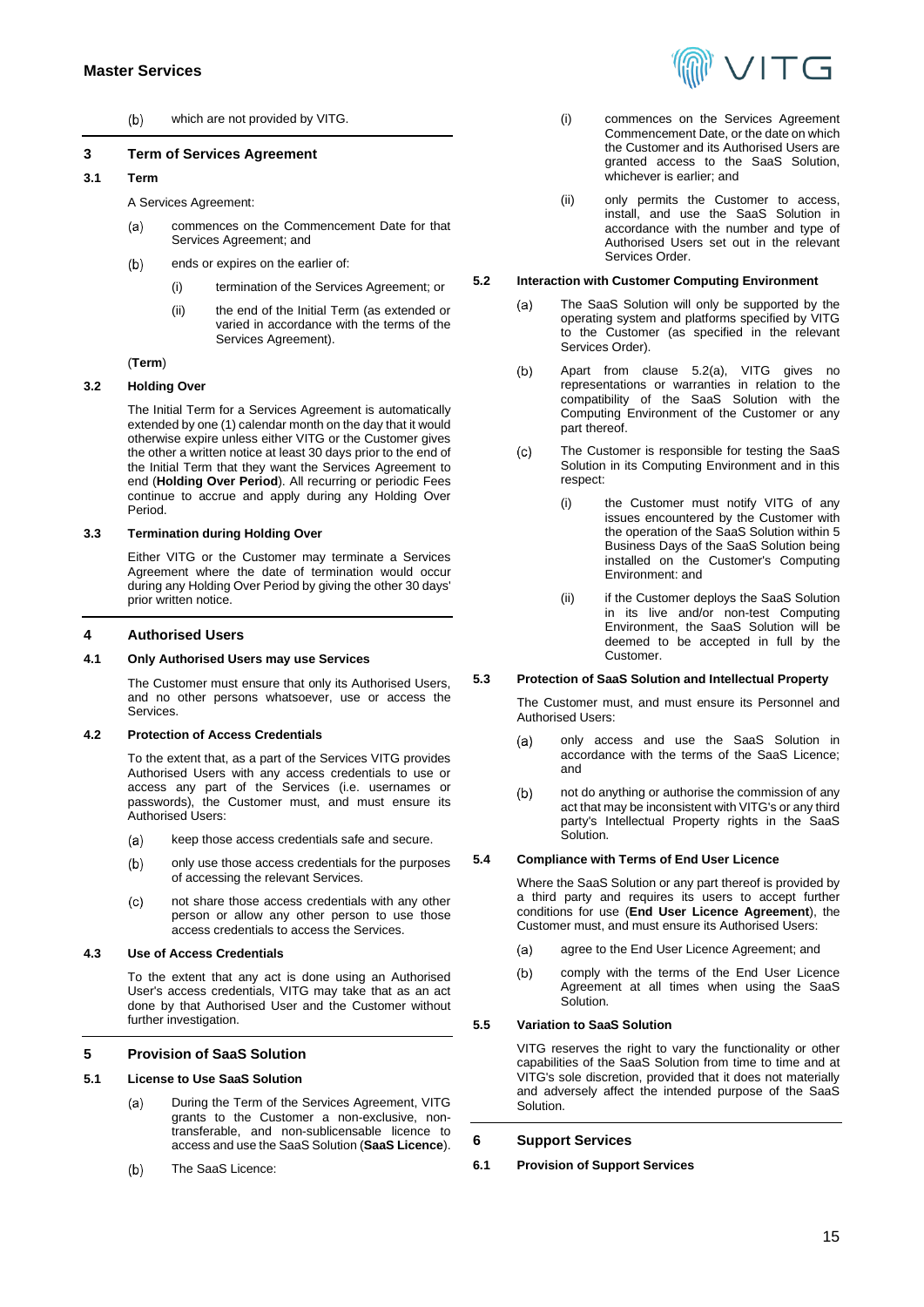Subject to clause [6.2,](#page-15-2) during the Term of a Services Agreement, VITG will provide the Support Services specified in the relevant Services Order but only during Business Days and during the usual business hours of VITG.

#### <span id="page-15-2"></span>**6.2 Customer to Comply with Processes**

For VITG to provide the relevant Support Services, the Customer, its Personnel or Authorised Users must:

- provide VITG with written notice that particular  $(a)$ Support Services are required in accordance with any applicable systems and processes set out in the Services Order (or as notified by VITG to the Customer from time to time); and
- when requested by VITG, provide VITG with all  $(b)$ assistance in investigating and ascertaining the cause of any faults and otherwise providing to VITG all necessary information in relation to any particular faults or issues (including but not limited to what the Customer, its Personnel or Authorised Users have done leading up to or as a result of the relevant fault).

## **7 Development and Project Services**

#### **7.1 General Obligation to Perform**

VITG will use its best endeavours to provide any Development or Project Services in accordance with the times, and by the relevant deadlines or milestones, set out in the relevant Services Order.

#### <span id="page-15-0"></span>**7.2 Ownership of New IP**

Unless specified in the agreed Services Order:

- VITG solely owns all Intellectual Property  $(a)$ subsisting in materials, products or source codes created or developed in the course of providing Development Services; and
- $(b)$ VITG grants the Customer a non-exclusive, nontransferable, and non-sublicensable licence to access and use that Intellectual Property from the creation or development of that Intellectual Property until the end of the Term of the Services Agreement for the sole purpose of the Customer accessing and using the Development Services during the Term of that Services Agreement.

### **7.3 Projects - Staged Payments**

- Payments for all projects shall be in line with the  $(a)$ 40/40/20 staged method. That is:
- A 40% payment shall become due and payable on  $(b)$ instruction to begin given to VITG or on signing of a Services Order Form by the Customer.
- The next 40% payment shall become due and  $(c)$ payable on achieving an agreed milestone or on completion of sufficient progress to justify the staged payment as determined by VITG in its absolute discretion.
- $(d)$ The final 20% payment shall become due and payable on completion of the project, as determined by the Customer and VITG together.

## **8 Testing of Services**

## <span id="page-15-3"></span>**8.1 VITG Testing**

Within Ten Business Days of installing relevant Services (including any SaaS Solution or completion of Development Services), VITG will test those Services and notify the



Customer of any defects or faults that VITG discovers in the **Services** 

#### <span id="page-15-4"></span>**8.2 Customer Testing**

The Customer must test any installed Services and notify VITG of any defects or faults that the Customer discovers in those Services caused by a breach of the Services Agreement by VITG within 5 Business Days of the Customer being given access to those Services.

#### **8.3 Rectification of Defects**

If VITG discovers, or is notified of any defects or faults in the Services in accordance with claus[e 8.1](#page-15-3) o[r 8.2,](#page-15-4) VITG will:

- use all reasonable efforts to rectify the faults or  $(a)$ defects within 30 days of becoming aware of those defects or faults: or
- $(b)$ if VITG is unable to remedy the defect or fault, at VITG's option:
	- (i) provide to the Customer a credit (against future Fees) for an amount that VITG reasonably believes is the loss of functionality of the Services as a result of the defect or fault; or
	- (ii) refund to the Customer an amount of Fees paid by the Customer for an amount that VITG reasonably believes is the loss of functionality of the Services as a result of the defect or fault.

## **9 Service Levels**

## **9.1 VITG Compliance with Service Levels**

If the Customer and VITG have agreed to a Service Level Agreement in relation to any particular Services Order or Services Agreement, VITG will use its best endeavours to ensure that, in providing the Services, it will meet or exceed the service levels set out in the Service Level Agreement.

## **10 Sourced Equipment**

#### **10.1 Notification of Details**

Where a Services Order states there is any Sourced Equipment required for the Customer to access or use any Services and will be sourced by VITG, VITG will give the Customer notice of the required model, number and specifications for that Equipment, and details of the third party from whom the Customer is able to acquire such equipment (**Sourced Equipment**).

#### **10.2 Customer to Order**

The Customer is responsible for ordering, arranging for delivery, installation, financing and paying for any Sourced Equipment.

#### <span id="page-15-1"></span>**10.3 No Representations or Warranties**

To the fullest extent permitted by law:

- VITG does not give any representations or  $(a)$ warranties, and expressly disclaims any warranties or guaranties, in relation to Sourced Equipment, including in relation to their condition, quality, fitness for any particular purpose, design, suitability or safety whatsoever; and
- The Customer is responsible for conducting its own  $(b)$ due diligence with respect to any Source Equipment, including testing such Source Equipment after delivery.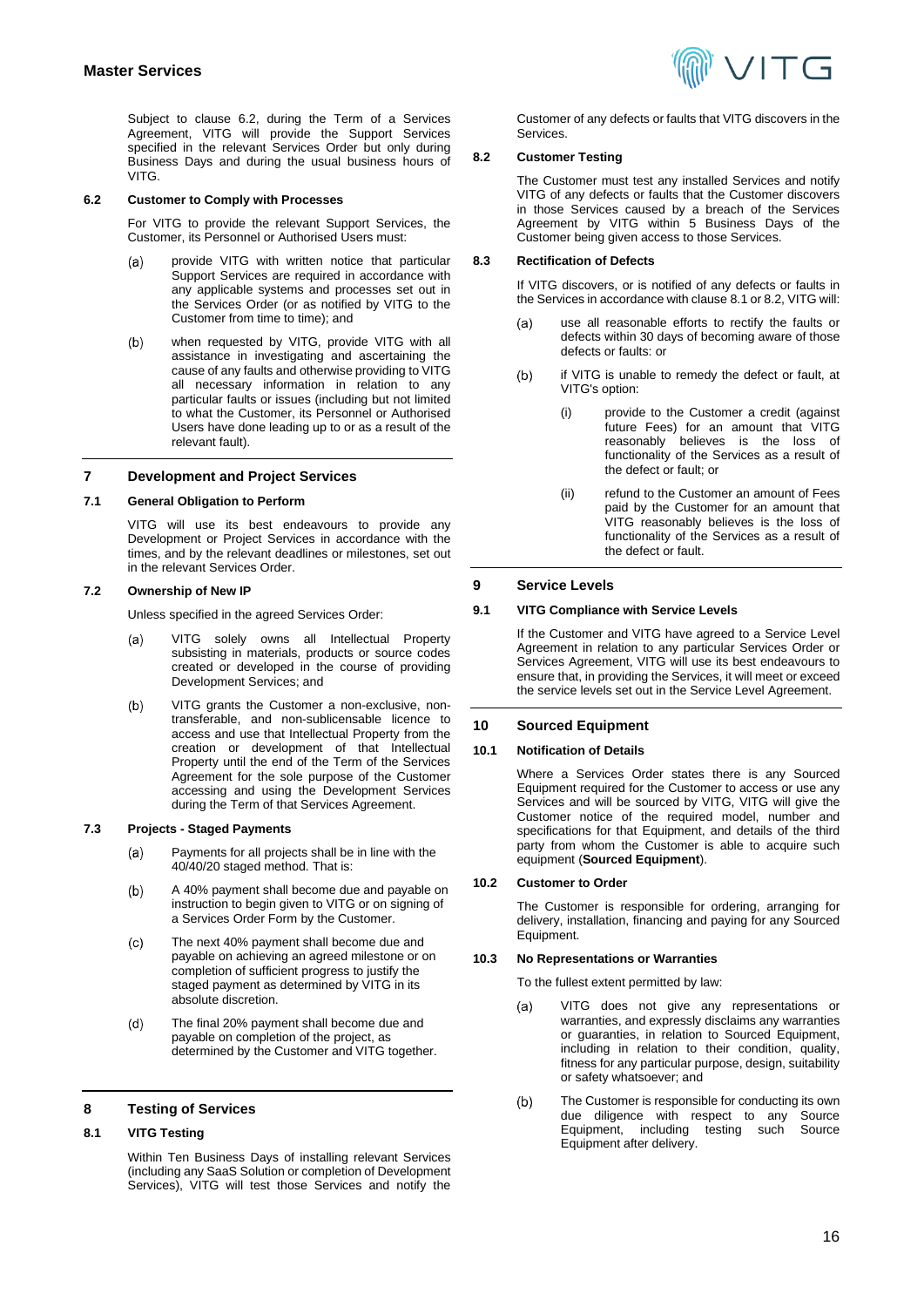## <span id="page-16-0"></span>**10.4 Delays in Procuring Sourced Equipment**

If there is any delay or failure in the Customer procuring Sourced Equipment, and such delay or failure prevents VITG from performing any part of the Services, VITG will not be responsible or liable in any way as a result of the delay or failure to perform those Services.

## <span id="page-16-1"></span>**10.5 Rented Equipment are Sourced Equipment**

For the avoidance of doubt, any equipment that the Customer wishes or intends to rent from VITG pursuant to the terms of a Rental Agreement will be deemed Sourced Equipment for the purposes of any Services Agreement that equipment is relevant to.

## **11 Supplied Equipment**

## **11.1 VITG to Supply Supplied Equipment**

VITG will supply and sell to the Customer any Supplied Equipment specified in the relevant Services Order.

## <span id="page-16-6"></span><span id="page-16-2"></span>**11.2 Title and Risk to Supplied Equipment**

- Title to the Supplied Equipment remains with VITG  $(a)$ until the later of:
	- (i) delivery of the Supplied Equipment; or
	- (ii) the Customer pays all Fees for the Supplied Equipment in full pursuant to the terms of the Services Order.
- <span id="page-16-7"></span> $(b)$ Until title to the Supplied Equipment passes to the Customer pursuant to clause [11.2\(a\):](#page-16-6) 
	- (i) VITG may at any time, and without prior notice to the Customer, enter into the premises of the Customer for the purposes of reclaiming possession and custody of the Supplied Equipment, even if the Supplied Equipment has been moved from its delivery location.
	- (ii) the Customer agrees to give VITG convenient and safe access to its premises, or procure such access to anywhere the Supplied Equipment is located, for the purposes of VITG or its representatives exercising its right under clause [11.2\(b\)\(i\);](#page-16-7)  and
	- (iii) VITG may keep or resell any such Supplied Equipment.
- $(c)$ Risk of loss, damage and destruction of the Supplied Equipment passes to the Customer when they are delivered to the Customer.

## <span id="page-16-8"></span>**11.3 Defects in Supplied Equipment**

- The Customer must inspect the Supplied  $(a)$ Equipment and notify VITG in writing of any fault, defect, or error in the Supplied Equipment within 24 hours of delivery and include any photos and description of the defect. VITG agrees, at VITG's cost and at VITG's option, to:
	- (i) replace the defective Supplied Equipment with a replacement.
	- (ii) repair or remedy the defect (to the maximum amount of the Fees relating to that defective Supplied Equipment); or
	- (iii) refund or provide a credit to the Customer for that part of the Fees that relate to that particular defective Supplied Equipment.
- To the fullest extent permitted by law, VITG's  $(b)$ aggregate liability for any fault, defect, error,



omission or lack of functionality or suitability with respect to any Supplied Equipment will be limited to the costs that VITG may incur in complying with and doing one of the things specified in claus[e 11.3\(a\).](#page-16-8)

When requested by VITG, the Customer must  $(c)$ return any Supplied Equipment that the Customer claims is defective together with its original packaging, parts, accessories, documentation and/or proof of purchase that accompanied that Supplied Equipment. The Customer must ensure that the Supplied Equipment is adequately packaged to ensure that it is not damaged during delivery, and that such equipment is in reasonable condition.

## **12 VITG Equipment**

## **12.1 Provision of VITG Equipment**

Where the Services Order states that VITG will provide equipment (**VITG Equipment**) for the Customer's use in order to access the Services:

- $(a)$ VITG will install and maintain such VITG Equipment in the Customer's business premises.
- $(b)$ VITG will use reasonable efforts to ensure VITG Equipment is safe, free from defects and fit for the purpose for which it is provided; and
- <span id="page-16-3"></span> $(c)$ ownership and title to the VITG Equipment, including any replacements, parts, components, or accessories remains with VITG at all times, and VITG is only lending such VITG Equipment to the Customer for use in conjunction with the Services during the Term of the Services Agreement.

## <span id="page-16-4"></span>**12.2 Access to Premises**

- At all reasonable times, the Customer must grant  $(a)$ to, or procure for, VITG and its Personnel, agents, and contractors the right to enter and remain at the delivery location where VITG Equipment is or is intended to be installed for the purposes of:
	- (i) installing the VITG Equipment.
	- (ii) inspecting, maintaining, repairing, or replacing any VITG Equipment.
	- (iii) retrieve or repossess VITG Equipment; or
	- (iv) anything else that is incidental to the purposes above.
- $(b)$ The Customer represents and warrants that it has (at its own cost) obtained all necessary consents, licenses, authorisations, and approvals necessary (including from any landlord or owner of the delivery location) to permit:
	- (i) the supply, delivery, installation, and storage of the VITG Equipment at the relevant delivery location; and
	- (ii) access to VITG pursuant to claus[e 12.2;](#page-16-4)

and the Customer agrees to provide copies of those consents, licenses, authorisations, and approvals to VITG when requested by VITG.

## <span id="page-16-5"></span>**12.3 Customer Obligations**

The Customer must, at all times after VITG Equipment has been delivered to the Customer and before VITG receives such VITG Equipment back from the Customer:

 $(a)$ keep the VITG Equipment safe and secure and take reasonable precautions to protect the VITG Equipment from theft, loss, or damage.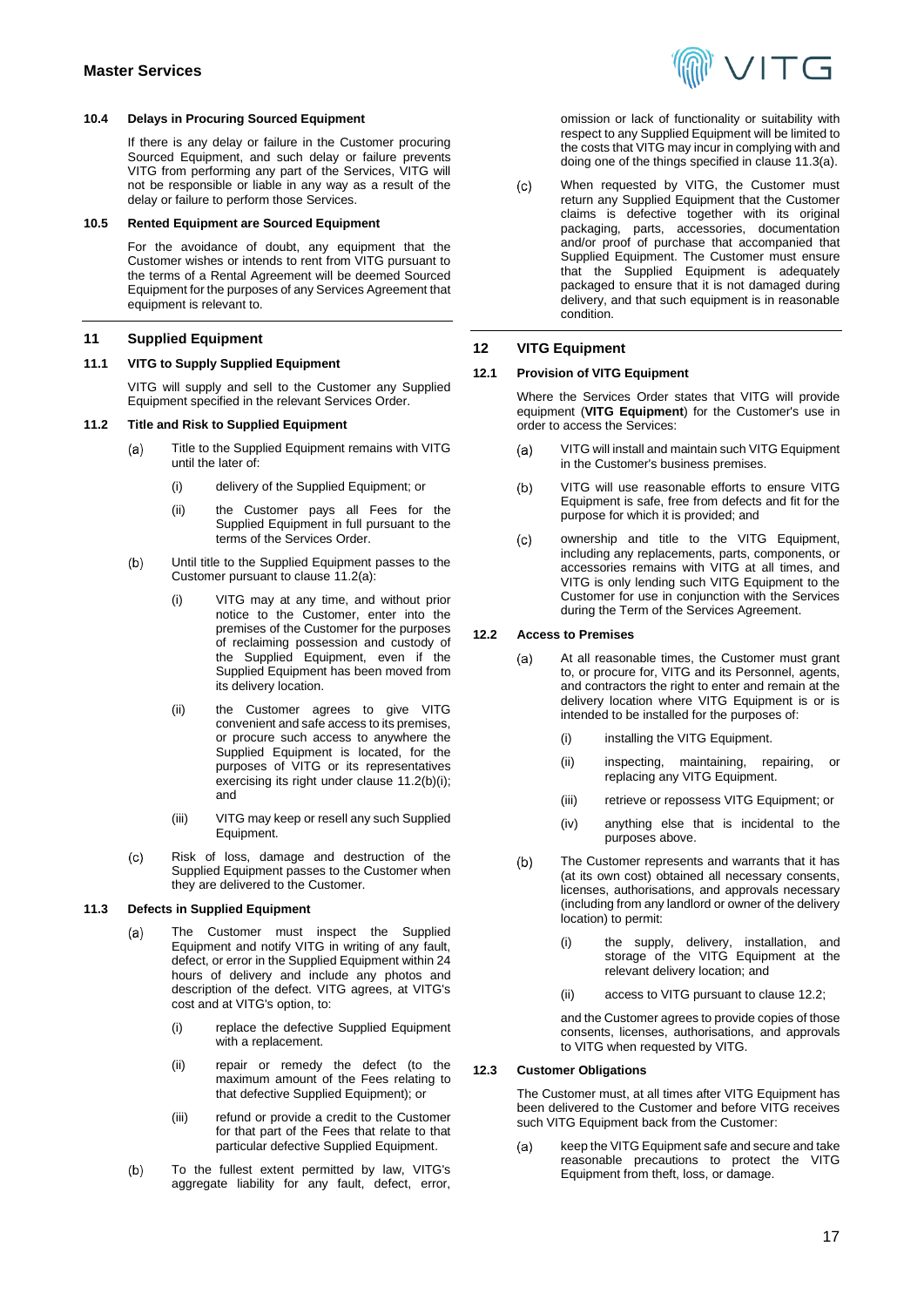- not remove, alter, tamper with, or otherwise change  $(b)$ any plates, markings, serial numbers or similar on the VITG Equipment that may be used as an identifier or otherwise indicate VITG's ownership of such VITG Equipment.
- reimburse VITG on demand the costs of repairing  $(c)$ or replacing any VITG Equipment that is damaged as a result of the Customer's, its Personnel's or Authorised Users' acts or omissions.
- $(d)$ not move the VITG Equipment from its delivery location.
- $(e)$ not damage or interfere with the VITG Equipment.
- obtain and maintain insurance with a reputable  $(f)$ insurance company against risk of damage or loss to the VITG Equipment for a value reasonably satisfactory to VITG and:
	- (i) ensure that such insurance policy includes VITG as an interested party; and
	- (ii) provide evidence of that insurance to VITG immediately when requested by VITG.

## **13 Customer's Equipment**

## <span id="page-17-0"></span>**13.1 General Warranties**

If the Customer is providing its own equipment to access or use the Services (including the Customer's Computing Environment) (**Customer Equipment**), the Customer represents and warrants in favour of VITG that:

- $(a)$ the Customer Equipment is safe and suitable for use in relation to the relevant Services.
- the Customer has all necessary rights, consents,  $(b)$ authorities, and approvals necessary to use the Customer Equipment and allow VITG to use the Customer Equipment in performance of the **Services**
- $(c)$ the Customer and VITG's use of the Customer Equipment does not violate any Laws or the rights of any third party; and
- $(d)$ VITG may make reasonable modifications to the Customer Equipment if necessary, to provide the **Services**

#### <span id="page-17-1"></span>**13.2 No Liability for Faults or Defects**

To the extent that there is any fault or defect in the Customer Equipment, or the Customer Equipment causes any fault, defect, or loss of functionality in the Services:

- the Customer agrees that VITG will not be  $(a)$ responsible or have any Liability for any loss of functionality or damage to the Services caused by the Customer Equipment; and
- on demand by VITG, the Customer must pay to  $(b)$ VITG its reasonable costs of restoring or repairing any Services that are lost or damaged as a result of the Customer Equipment or any faults or defects therein.

### <span id="page-17-2"></span>**14 Disengagement and Return of Equipment**

## **14.1 Relocation of Data**

If under a Services Agreement VITG is providing a SaaS Solution or Data hosting services, then if that Services Agreement is terminated or otherwise comes to an end:

<span id="page-17-4"></span>The Customer must, within 10 Business Days of the  $(a)$ date of termination or expiry copy all the Customer's



Data that is hosted on such Services and relocate that Data to alternative services.

- $(b)$ VITG will allow the Customer access to Services (including to any of VITG's servers) to the extent it is necessary for the Customer to comply with clause  $14.1(a)$ ; and
- After the period specified in clause [14.1\(a\),](#page-17-4) VITG  $(c)$ may permanently delete (with no Liability to the Customer whatsoever) any and all Data stored on VITG's servers or using the Services, and the Customer authorises VITG to do so.

#### **14.2 Disengagement Services**

VITG may offer to provide the Customer disengagement support services at VITG's then prevailing rates for professional fees. VITG is not under any obligation to provide disengagement support unless VITG and the Customer agree in writing to:

- the scope of those disengagement services; and  $(a)$
- $(b)$ the Fees that are payable by the Customer to VITG with respect to those disengagement services.

## **14.3 Return of Equipment**

When a Services Agreement comes to an end (whether by termination or otherwise), the Customer must:

- <span id="page-17-5"></span>promptly return to VITG (and no later than 10  $(a)$ Business Days after the Services Agreement coming to an end):
	- all Supplied Equipment which has not been paid for in full; and
	- (ii) all VITG Equipment; and
	- (iii) all associated parts, components, accessories, documentation, and software.

(**Returnable Equipment**) to a location reasonably requested by VITG.

- in the alternative to claus[e 14.3\(a\)](#page-17-5) (at the option of  $(b)$ VITG) grant or procure access for VITG to any premises in which any Returnable Equipment is situated for the purposes of VITG reclaiming possession of that Returnable Equipment.
- $(c)$ ensure that the Returnable Equipment is in reasonable condition having regard for its age and fair wear and tear; and
- $(d)$ to the extent that any Returnable Equipment is not returned to VITG within the period specified at clause [14.3\(a\),](#page-17-5) pay to VITG on demand VITG's reasonable costs of replacing that Returnable Equipment with equivalent equipment.

#### <span id="page-17-3"></span>**15 Cancellation Fee**

#### **15.1 When Cancellation Fee Applies**

The Customer must pay to VITG, as a debt due and payable, a Cancellation Fee calculated in accordance with claus[e 15.2](#page-18-0) if:

- a Services Agreement is terminated prior to the end  $(a)$ of its Initial Term (without any extensions of that Initial Term as a result of any holding over); and
- that Services Agreement is terminated for any  $(b)$ reason other than:
	- claus[e 8.4](#page-4-1) of Part  $A -$  General Terms and Conditions (VITG Termination as a result of issues with Third Party Inputs or Third-Party Services and Products); or